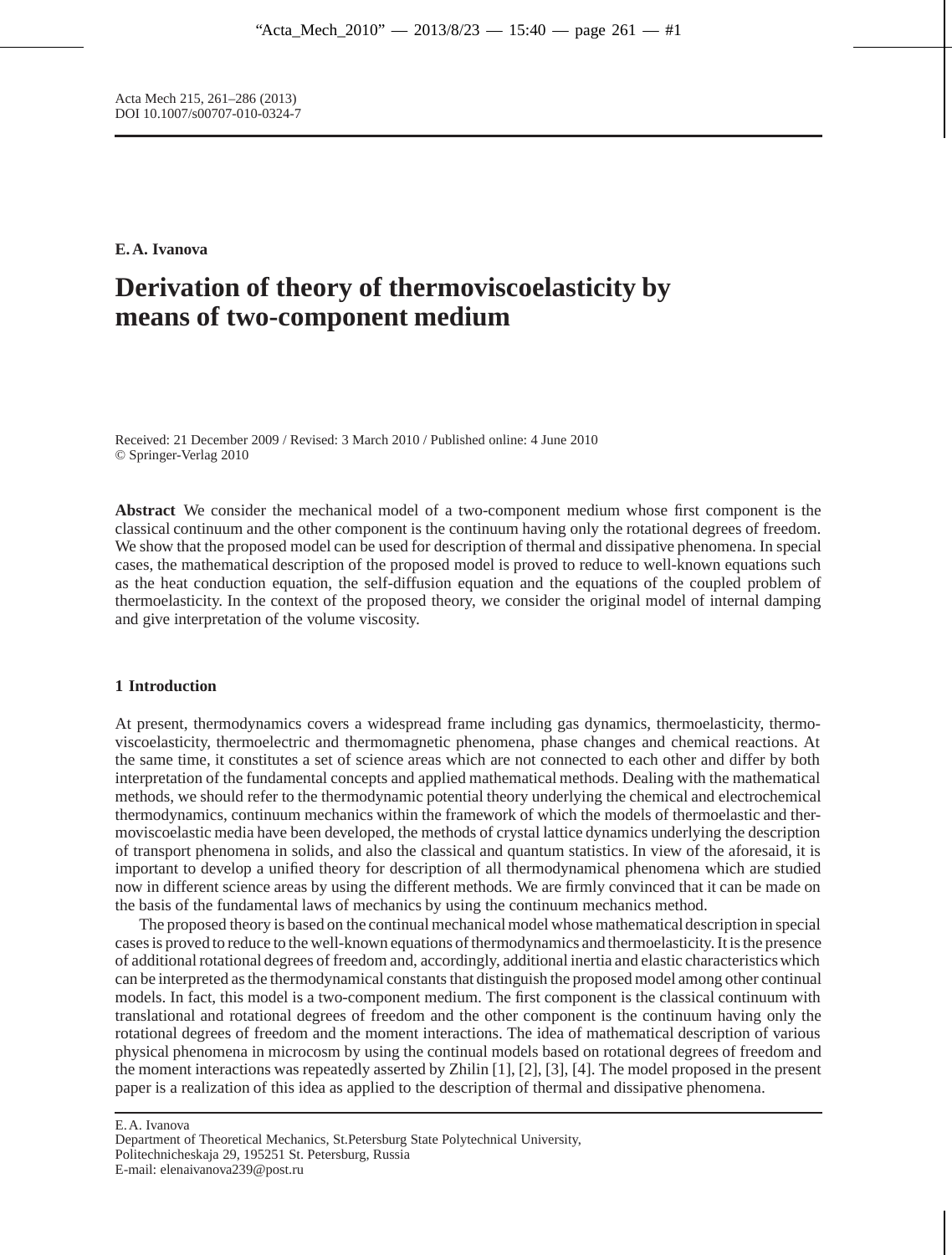The proposed model does not pretend to be an explanation of the physical nature of thermal phenomena. Interpretation of the temperature, entropy and other thermodynamic quantities given in accordance with the proposed model is no more than the mechanical analogy. However, use of these mechanical counterparts allows one to obtain the well-known equations describing the thermal and diffusion processes within the framework of the proposed model. The mathematical description of the proposed mechanical model includes as special cases not only the classical formulation of coupled problem of thermoelasticity but also the formulation of the coupled problem of thermoelasticity with the hyperbolic type heat conduction equation. In the context of the proposed mechanical model, an original interpretation of the volume (acoustic) viscosity is offered. Just due to our interpretation of the volume viscosity, we treat the proposed theory as a theory of thermoviscoelasticity.

## **2 Fundamental laws of mechanics**

# 2.1 Body-point and its dynamic structures

Constructing a model of continuum, we will use a body-point (a one-spin particle) as the base material object. The body-point, unlike a point mass, undergoes to not only translational but also rotational (spinor) motions; it is the material object occupying zero volume in space. Position of a body-point is considered to be determined if the position vector  $\mathbf{R}(t)$  and the rotation tensor  $\mathbf{P}(t)$  are assigned. For the first time, a body-point (a one-spin particle) has been introduced into consideration by Zhilin, see e. g. [1], [2], [3].

**Definition 1** The tensor of rotation is a properly orthogonal tensor which represents the solution of the equations

$$
\mathbf{P} \cdot \mathbf{P}^T = \mathbf{P}^T \cdot \mathbf{P} = \mathbf{E}, \qquad \det \mathbf{P} = 1,
$$
 (1)

where **E** is the unit tensor. The translational and angular velocities of a body-point are calculated by the formulas

$$
\mathbf{v}(t) = \frac{d\mathbf{R}(t)}{dt}, \qquad \boldsymbol{\omega}(t) = -\frac{1}{2} \left( \frac{d\mathbf{P}(t)}{dt} \cdot \mathbf{P}^T(t) \right)_{\times}, \qquad (2)
$$

where ( $\chi$  denotes the vector invariant of a tensor.

**Definition 2** The kinetic energy of a body-point is a quadratic form of its translational and angular velocities, see [1], [2], [3]:

$$
K = \frac{1}{2}m\mathbf{v}\cdot\mathbf{v} + \mathbf{v}\cdot m\mathbf{B}\cdot\boldsymbol{\omega} + \frac{1}{2}\boldsymbol{\omega}\cdot m\mathbf{J}\cdot\boldsymbol{\omega}.
$$
 (3)

Here, the second-rank tensors m**B**, m**J** are the inertia tensors of a body-point, and m is the mass of a bodypoint, respectively. The inertia tensors are frame-indifferent characteristics of a body-point, therefore, they should depend on the rotation tensor  $P(t)$  as

$$
m\mathbf{B}(t) = \mathbf{P}(t) \cdot m\mathbf{B}_0 \cdot \mathbf{P}^T(t), \qquad m\mathbf{J}(t) = \mathbf{P}(t) \cdot m\mathbf{J}_0 \cdot \mathbf{P}^T(t), \tag{4}
$$

where  $m\mathbf{B}_0$ ,  $m\mathbf{J}_0$  are the inertia tensors at the reference position, i.e. for those values  $t_0$  at which  $\mathbf{P}(t_0) = \mathbf{E}$ .

**Definition 3** The momentum of a body-point is the linear form of its translational and angular velocities, see [1], [2], [3]:

$$
\mathbf{K}_1 = \frac{\partial K}{\partial \mathbf{v}} = m \mathbf{v} + m \mathbf{B} \cdot \boldsymbol{\omega}.
$$
 (5)

**Definition 4** The proper angular momentum (dynamic spin) of a body-point is the linear form of its translational and angular velocities, see [1], [2], [3]:

$$
\mathbf{K}_2 = \frac{\partial K}{\partial \boldsymbol{\omega}} = \mathbf{v} \cdot m \mathbf{B} + m \mathbf{J} \cdot \boldsymbol{\omega}.
$$
 (6)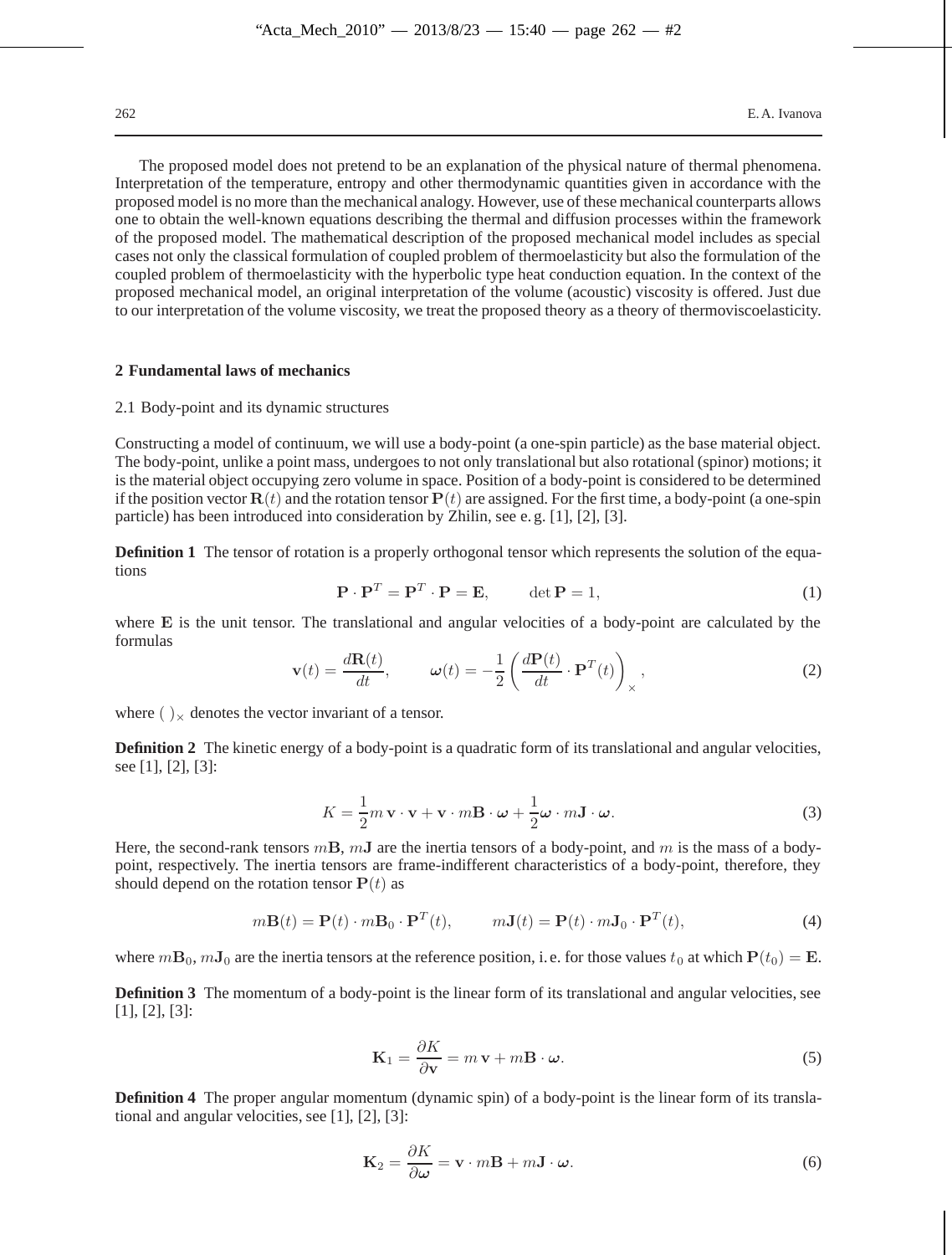**Definition 5** The angular momentum of a body-point calculated with respect to a fixed reference point Q is defined by the following formula, see [1], [2], [3]:

$$
\mathbf{K}_2^Q = (\mathbf{R} - \mathbf{R}_Q) \times \frac{\partial K}{\partial \mathbf{v}} + \frac{\partial K}{\partial \omega}.
$$
 (7)

The first term on the right-hand side of Eq. (7) is the moment of momentum and the second one is the dynamic spin.

The kinetic energy, the momentum and the angular momentum are the additive functions of mass. This implies that if the body  $A$  consists of body-points  $A_i$  then

$$
K(A) = \sum_{i} K(A_i), \quad \mathbf{K}_1(A) = \sum_{i} \mathbf{K}_1(A_i), \quad \mathbf{K}_2^Q(A) = \sum_{i} \mathbf{K}_2^Q(A_i).
$$
 (8)

In the case of distributed mass the sums in the right-hand sides of Eqs. (8) should be replaced by the corresponding integrals.

# 2.2 Interactions in a system of body-points

Below we enunciate the concept of interactions of bodies of the general form, as suggested in works by Zhilin, see e.g.  $[1]$ ,  $[2]$ ,  $[3]$ . Let us consider a collection of body-points, which we call a body A. All remaining body-points are called the environment of body A and denoted by a symbol  $A^e$ . To model the action of the environment  $A^e$  on the body A we should assign a pair of vectors: a force vector and a moment vector. The force and moment vectors are additive on both the bodies constituting the body A and the bodies constituting its environment  $A^e$ . We denote the force acting on body A from body B by the vector  $\mathbf{F}(A, B)$ . Thus, the force  **is the reaction of body B to the change of a spatial position of body A.** 

**Definition 6** The moment  $\mathbf{M}^Q(A, B)$  acting on body A from body B, which is calculated with respect to a reference point Q, can be expressed as follows:

$$
\mathbf{M}^{Q}(A,B) = (\mathbf{R}_{P} - \mathbf{R}_{Q}) \times \mathbf{F}(A,B) + \mathbf{L}^{P}(A,B),
$$
\n(9)

where the vector  $\mathbf{R}_{\mathcal{Q}}$  defines the position of a reference point  $Q$ , and the vector  $\mathbf{R}_{P}$  defines the position of a datum point P. The reference point Q can be chosen arbitrary but it should be fixed (motionless). The first term on the right-hand side of Eq. (9) is called the moment of force. The vector  $L^P(A, B)$  is called the proper moment. It depends on the choice of a datum point P but not on the choice of a reference point Q. The proper moment  $L^P(A, B)$  is reaction of body B to the rotation of body A about the datum point P.

By definition, the full moment  $M^Q(A, B)$  does not depend on the choice of a datum point. In other words, the datum point being changed, the properly moment vector varies in such a way that the full moment vector  $\mathbf{M}^Q(A, B)$  remains unchanged. Consequently,

$$
\mathbf{L}^{S}(A,B) = (\mathbf{R}_{P} - \mathbf{R}_{S}) \times \mathbf{F}(A,B) + \mathbf{L}^{P}(A,B).
$$
 (10)

Equation (10) provides us with the relation between the proper moments calculated with respect to different datum points.

## 2.3 The balance equations in Euler's mechanics

In Newton's mechanics, the equations of momentum balance, angular momentum balance and energy balance for a system of point masses follow from the second Newton's law. In Euler's mechanics that considers the motion of the particles possessing rotational degrees of freedom and an internal structure, all the balance equations are independent laws. The successive statement of Euler's mechanics can be found in works by Zhilin [1], [2], [3]. Here, we briefly formulate three fundamental laws of Euler's mechanics.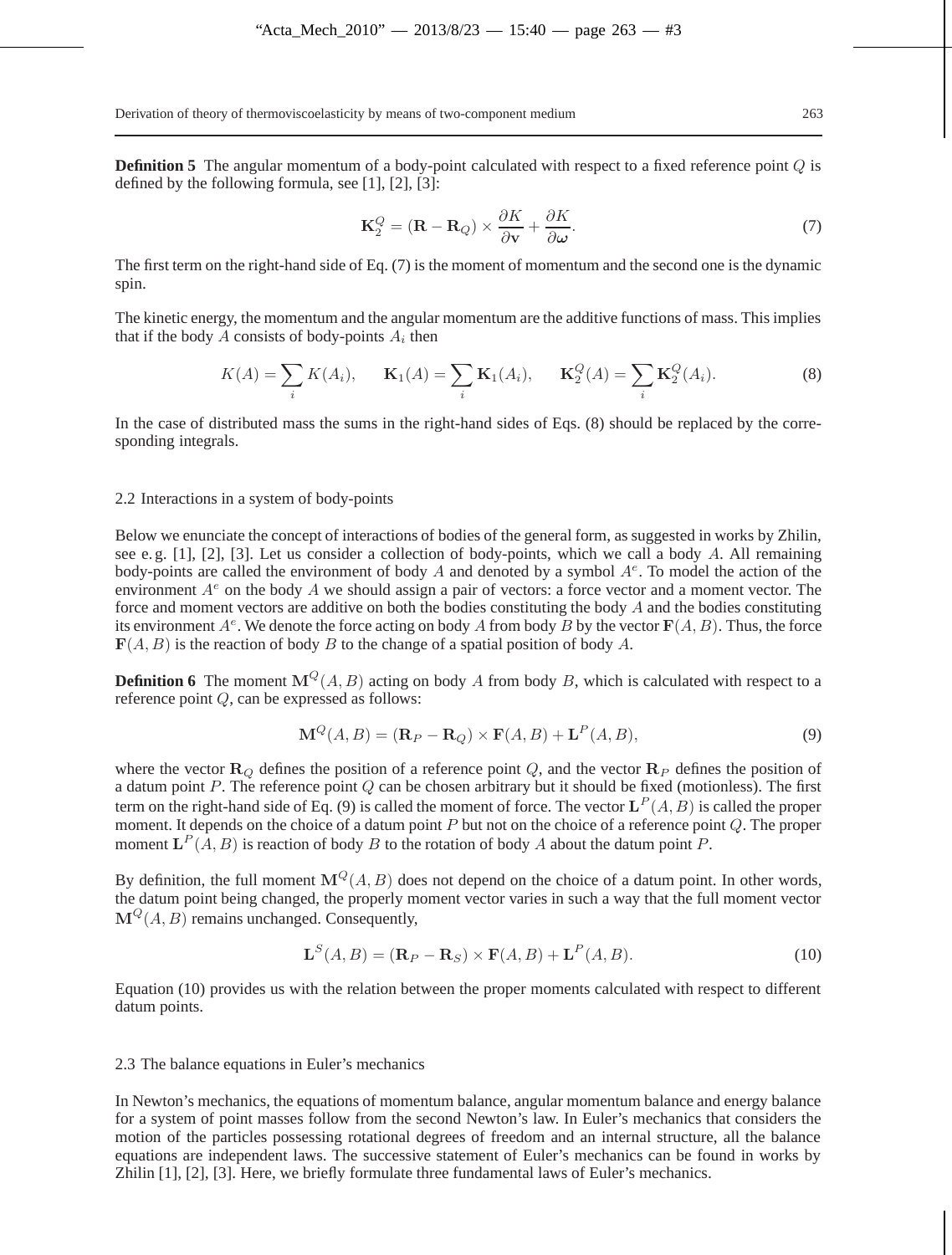*The equation of momentum balance:* The rate in the momentum change of body A is equal to the force acting on the body  $A$  from its environment plus the rate of the momentum supply in body  $A$ , namely:

$$
\frac{d\mathbf{K}_1(A)}{dt} = \mathbf{F}(A, A^e) + \mathbf{k}_1(A). \tag{11}
$$

*The equation of angular momentum balance:* The rate in the angular momentum change of body A, calculated with respect to a reference point  $Q$ , is equal to the moment acting on body  $A$  from its environment, calculated with respect to the same reference point  $Q$ , plus the rate of the angular momentum supply in a body A, namely:

$$
\frac{d\mathbf{K}_2^Q(A)}{dt} = \mathbf{M}^Q(A, A^e) + \mathbf{k}_2^Q(A). \tag{12}
$$

*The equation of energy balance:* The rate in the total energy change of body A is equal to the external force and moment power  $N(A, A^e)$  plus the rate of supply of the energy of non-mechanical nature  $\varepsilon(A)$ , see [1]:

$$
\frac{dE(A)}{dt} = N(A, A^e) + \varepsilon(A). \tag{13}
$$

The total energy of a body  $E(A)$  is a sum of the kinetic energy and the internal energy:  $E(A) = K(A) + U(A)$ . The power of external actions on body A consisting of body-points  $A_i$  is the bilinear form of velocities and actions, see [1]:

$$
N(A, A^e) = \sum_{i} \Big[ \mathbf{F}(A_i, A^e) \cdot \mathbf{v}_i + \mathbf{L}(A_i, A^e) \cdot \boldsymbol{\omega}_i \Big]. \tag{14}
$$

## 2.4 Model of a nonclassical particle

If a body-point is not identified with the infinitesimal rigid body then the inertia tensor  $m\mathbf{B}$  can be considered as being arbitrary. For the first time that sort of body-points has been introduced into consideration by Zhilin, see [1], [2], [4]. We will use term "nonclassical" for the particles consisting of body-points whose inertia tensor m**B** has both symmetric and antisymmetric parts. Below we construct a model of continuum whose elementary volume is represented by a nonclassical particle. Now we consider a body-point possessing the spherical inertia tensors, whose kinetic energy is

$$
K = m_* \left( \frac{1}{2} \mathbf{v}_* \cdot \mathbf{v}_* + B \mathbf{v}_* \cdot \boldsymbol{\omega}_* + \frac{1}{2} J \mathbf{w}_* \cdot \boldsymbol{\omega}_* \right).
$$
 (15)

The momentum and the properly angular momentum of this body-point are

$$
\mathbf{K}_1 = m_* \left( \mathbf{v}_* + B \, \boldsymbol{\omega}_* \right), \qquad \mathbf{K}_2 = m_* \left( B \, \mathbf{v}_* + J \, \boldsymbol{\omega}_* \right). \tag{16}
$$

Let us note that the problem of free motion of the particle described by Eqs. (15), (16) has been solved in [1], [2], [4]. Free motion of this particle has been proved to be uniform motion along the helical curve whose axis is directed along the momentum vector.

# **3 Continuum of one-rotor gyrostats**

#### 3.1 Quasi-rigid body and its approximate model

Let us consider a particle (see Fig. 1 a) which is a quasi-rigid body made of body-points with Eqs. (15), (16). This particle is a rigid body in the sense that the distances between any two points of this particle are kept unchanged under arbitrary motions of this particle. However, unlike the standard rigid body, each point of a quasi-rigid body is a body-point which can rotate independently of rotations of other body-points. In other words, the quasi-rigid body is a multi-rotor gyrostat whose rotors are body-points that are governed by Eqs. (15) and (16) under arbitrary rotational motion. The carrier body of a gyrostat is considered to be inertialless and rotors are supposed to be distributed continuously. The motion of a carrier body is defined by the position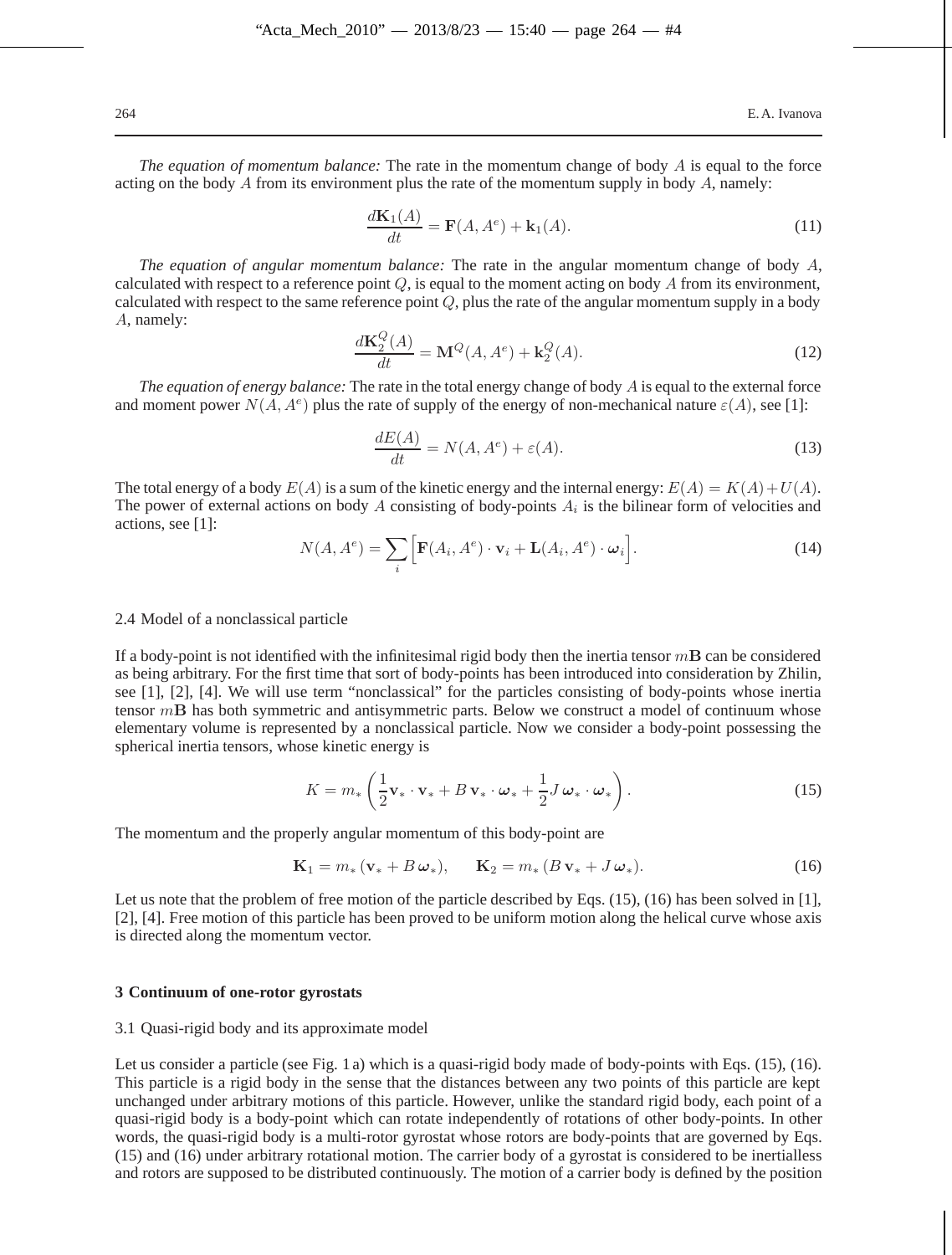

**Fig. 1** Quasi-rigid body and its approximate model

vector of the mass center **R**(t) of a quasi-rigid body and the rotation tensor  $\tilde{P}(t)$ . The mass center velocity and the angular velocity of the carrier body are given by the formulas

$$
\mathbf{v}(t) = \frac{d\mathbf{R}(t)}{dt}, \qquad \tilde{\boldsymbol{\omega}}(t) = -\frac{1}{2} \left( \frac{d\tilde{\mathbf{P}}(t)}{dt} \cdot \tilde{\mathbf{P}}^T(t) \right)_\times,\tag{17}
$$

where ( $\chi$ )<sub>×</sub> denotes the vector invariant of a tensor.

Let us consider a rotor whose position with respect to the mass center in the reference configurations is defined by a position vector **<sup>r</sup>**∗. According to the fundamental theorem of the rigid body kinematics, the vector **<sup>R</sup>**<sup>∗</sup> defining the rotor position in the actual configuration is calculated by the formula

$$
\mathbf{R}_{*}(\mathbf{r}_{*},t) = \mathbf{R}(t) + \tilde{\mathbf{P}}(t) \cdot \mathbf{r}_{*}.
$$
 (18)

The rotation of this rotor is defined by the rotation tensor **<sup>P</sup>**∗(**r**∗, t); the translational and angular velocities are calculated by the formulas

$$
\mathbf{v}_{*}(\mathbf{r}_{*},t) = \mathbf{v}(t) + \tilde{\boldsymbol{\omega}}(t) \times \tilde{\mathbf{P}}(t) \cdot \mathbf{r}_{*}, \qquad \boldsymbol{\omega}_{*}(\mathbf{r}_{*},t) = -\frac{1}{2} \left( \frac{d \mathbf{P}_{*}(\mathbf{r}_{*},t)}{dt} \cdot \mathbf{P}_{*}^{T}(\mathbf{r}_{*},t) \right)_{\times}.
$$
 (19)

According to the axioms of additivity (8), the kinetic energy, the momentum and the angular momentum of a quasi-rigid body A are calculated as follows:

$$
K(A) = \int_{(m)} \left[ \frac{1}{2} \mathbf{v}_* \cdot \mathbf{v}_* + B \mathbf{v}_* \cdot \boldsymbol{\omega}_* + \frac{1}{2} J \mathbf{w}_* \cdot \boldsymbol{\omega}_* \right] dm = \frac{1}{2} m \left[ \mathbf{v} \cdot \mathbf{v} + \tilde{\boldsymbol{\omega}} \cdot \mathbf{I}_* \cdot \tilde{\boldsymbol{\omega}} \right] +
$$
  
+ 
$$
B \left[ \mathbf{v} \cdot \int_{(m)} \boldsymbol{\omega}_* dm + \tilde{\boldsymbol{\omega}} \cdot (\tilde{\mathbf{P}} \cdot \int_{(m)} \mathbf{r}_* \right) \times \boldsymbol{\omega}_* dm \right] + \frac{1}{2} J \int_{(m)} \boldsymbol{\omega}_* \cdot \boldsymbol{\omega}_* dm, \quad (20)
$$

$$
\mathbf{K}_1(A) = \int_{(m)} \left( \mathbf{v}_* + B \boldsymbol{\omega}_* \right) dm = m \, \mathbf{v} + B \int_{(m)} \boldsymbol{\omega}_* dm, \tag{21}
$$

$$
\mathbf{K}_{2}^{Q}(A) = \int_{(m)} \Big[ \mathbf{R}_{*} \times (\mathbf{v}_{*} + B \omega_{*}) + B \mathbf{v}_{*} + J \omega_{*} \Big] dm = \mathbf{R} \times m \mathbf{v} + m \mathbf{I}_{*} \cdot \tilde{\omega} +
$$

$$
+ B \Big[ \mathbf{R} \times \int_{(m)} \omega_{*} dm + \left( \tilde{\mathbf{P}} \cdot \int_{(m)} \mathbf{r}_{*} \right) \times \omega_{*} dm + m \mathbf{v} \Big] + J \int_{(m)} \omega_{*} dm, \quad (22)
$$

where the symbol **<sup>I</sup>**<sup>∗</sup> is used to denote the geometrical inertia tensor of the quasi-rigid body:

$$
m\mathbf{I}_{*} = \tilde{\mathbf{P}} \cdot m\mathbf{I}_{*}^{(0)} \cdot \tilde{\mathbf{P}}^{T}, \qquad m\mathbf{I}_{*}^{(0)} = \int_{(m)} \left( r_{*}^{2} \mathbf{E} - \mathbf{r}_{*} \mathbf{r}_{*} \right) dm. \tag{23}
$$

Let us represent the angular velocity vector  $\omega_*(\mathbf{r}_*, t)$  of the rotors in the form

$$
\boldsymbol{\omega}_{*}(\mathbf{r}_{*},t) = \boldsymbol{\omega}(t) + \hat{\boldsymbol{\omega}}(\mathbf{r}_{*},t), \qquad \boldsymbol{\omega}(t) = \frac{1}{m} \int_{(m)} \boldsymbol{\omega}_{*}(\mathbf{r}_{*},t) dm. \tag{24}
$$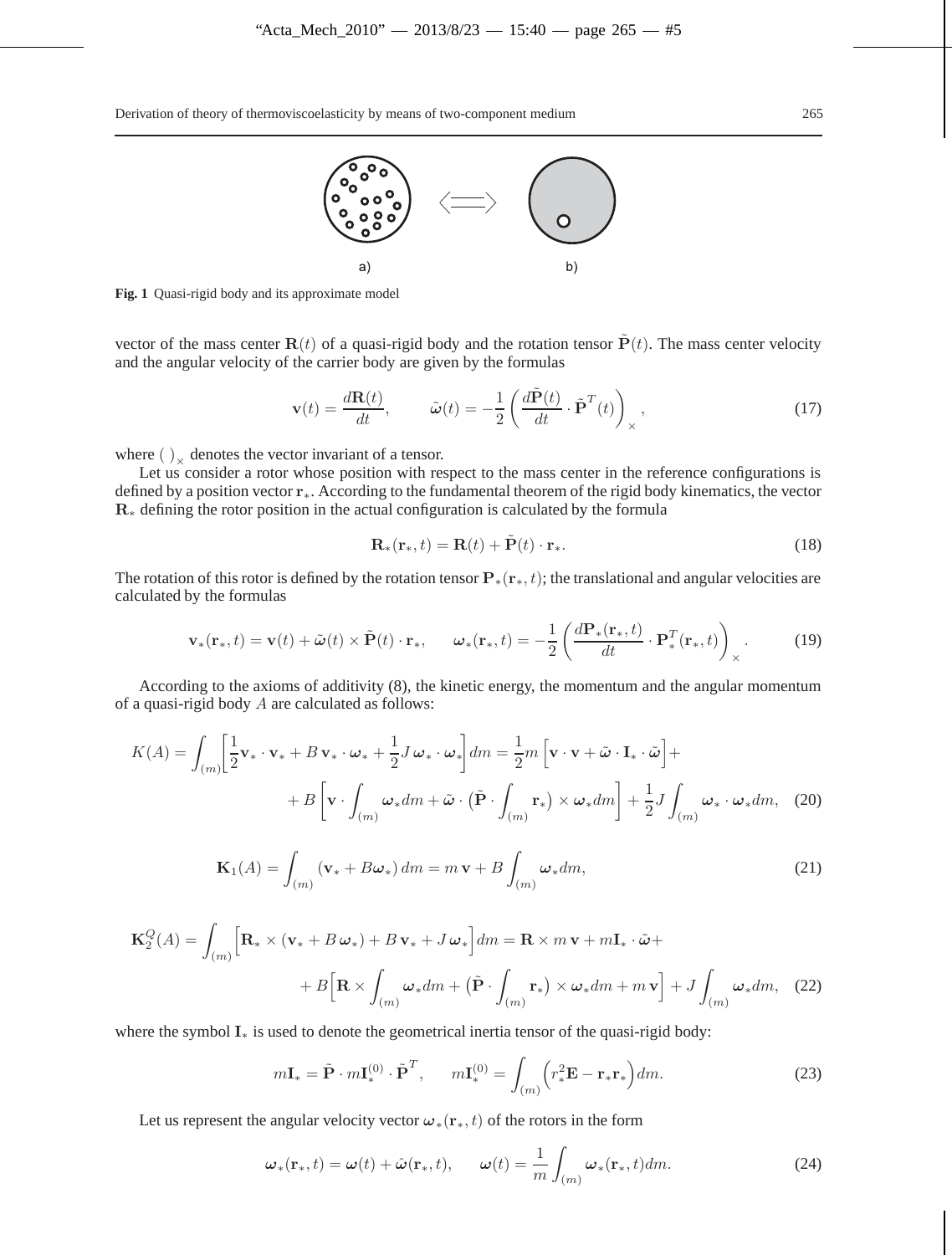Here,  $\omega(t)$  is the average angular velocity of the rotors of a quasi-rigid body;  $\hat{\omega}(\mathbf{r}_*, t)$  is the deviation of the angular velocity of the given rotor from the average angular velocity. Now we assume that

$$
|\hat{\boldsymbol{\omega}}(\mathbf{r}_*,t)| \ll |\boldsymbol{\omega}(t)| \qquad \Rightarrow \qquad \boldsymbol{\omega}_*(\mathbf{r}_*,t) \approx \boldsymbol{\omega}(t). \tag{25}
$$

In view of notation (24) and assumption (25) expressions for the kinetic energy, the momentum and the angular momentum (20)–(22) take the following simplified form:

$$
K(A) = m\left(\frac{1}{2}\mathbf{v}\cdot\mathbf{v} + \frac{1}{2}\tilde{\boldsymbol{\omega}}\cdot\mathbf{I}_* \cdot \tilde{\boldsymbol{\omega}} + B\mathbf{v}\cdot\boldsymbol{\omega} + \frac{1}{2}J\boldsymbol{\omega}\cdot\boldsymbol{\omega}\right),
$$
 (26)

$$
\mathbf{K}_1(A) = m(\mathbf{v} + B\boldsymbol{\omega}),\tag{27}
$$

$$
\mathbf{K}_2^Q(A) = m \Big[ \mathbf{R} \times (\mathbf{v} + B \,\boldsymbol{\omega}) + \mathbf{I}_* \cdot \tilde{\boldsymbol{\omega}} + B \,\mathbf{v} + J \,\boldsymbol{\omega} \Big]. \tag{28}
$$

An examination of Eqs. (26)–(28) reveals that the approximate expressions for the kinetic energy, the momentum and the angular momentum of a quasi-rigid body, obtained under assumption (25), are coincident with those of a one-rotor gyrostat (see Fig. 1 b) whose rotor is located in the mass center of the quasi-rigid body. A carrier body of the gyrostat is the classical rigid body which inertial properties is characterized by inertia tensor <sup>m</sup>**I**∗, and a rotor is a non-classical particle which is similar to the body-points constituting the quasi-rigid body (see Fig. 1 a).

## 3.2 Dynamical structure of continuum

The material medium (see Fig. 2) consisting of one-rotor gyrostats (26)–(28) is considered. To derive the dynamic equations of the continuum, we apply the spatial description. Let vector **r** determine the position of some point of space. We introduce following notations:  $\rho(\mathbf{r}, t)$  is the mass density of the material medium at a given point of space;  $\mathbf{v}(\mathbf{r}, t)$  is the velocity field;  $\mathbf{u}(\mathbf{r}, t)$  is the displacement field;  $\tilde{\mathbf{P}}(\mathbf{r}, t)$ ,  $\tilde{\boldsymbol{\omega}}(\mathbf{r}, t)$  are the fields of the rotation tensors and the angular velocity vectors of the carrier bodies;  $P(\mathbf{r}, t)$  and  $\omega(\mathbf{r}, t)$  are fields of the rotation tensors and the angular velocity vectors of the rotors. In the spatial description, the formulas relating the velocity vector to the displacement vector and also the angular velocity vectors to the rotation tensors are written down by means of the material derivative, see [2], [3]:

$$
\mathbf{v} = \frac{\delta \mathbf{u}}{\delta t}, \qquad \tilde{\boldsymbol{\omega}} = -\frac{1}{2} \left( \frac{\delta \tilde{\mathbf{P}}}{\delta t} \cdot \tilde{\mathbf{P}}^T \right)_{\times}, \qquad \boldsymbol{\omega} = -\frac{1}{2} \left( \frac{\delta \mathbf{P}}{\delta t} \cdot \mathbf{P}^T \right)_{\times}.
$$
 (29)

Here, the material derivative  $\frac{\delta}{\delta t}$  is defined as follows, see [2], [3]:

$$
\frac{\delta}{\delta t}\mathbf{u}(\mathbf{r},t) = \lim_{\Delta t \to 0} \frac{\mathbf{u}(\mathbf{r} + \mathbf{v}\Delta t, t + \Delta t) - \mathbf{u}(\mathbf{r},t)}{\Delta t} \equiv \frac{d}{dt}\mathbf{u}(\mathbf{r},t) + \mathbf{v}(\mathbf{r},t) \cdot \nabla \mathbf{u}(\mathbf{r},t).
$$
(30)



**Fig. 2** Elementary volume of continuum consisting of one-rotor gyrostats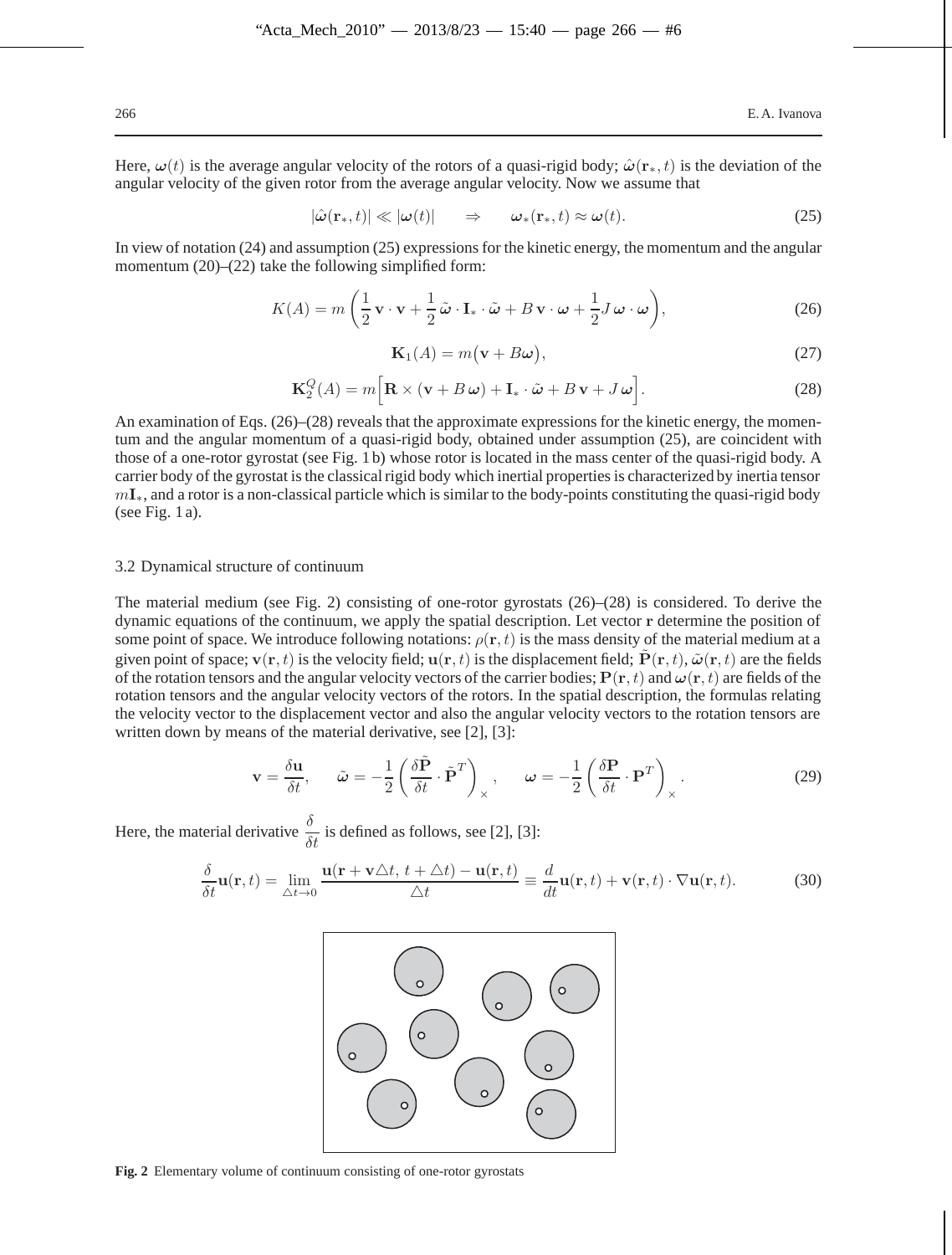In accordance with Eqs.  $(26)$ – $(28)$  the densities of the kinetic energy, the momentum and the angular momentum of continuum under consideration take a form

$$
\rho K = \rho \left( \frac{1}{2} \mathbf{v} \cdot \mathbf{v} + \frac{1}{2} \tilde{\boldsymbol{\omega}} \cdot \mathbf{I}_* \cdot \tilde{\boldsymbol{\omega}} + B \mathbf{v} \cdot \boldsymbol{\omega} + \frac{1}{2} J \boldsymbol{\omega} \cdot \boldsymbol{\omega} \right),\tag{31}
$$

$$
\rho \mathbf{K}_1 = \rho (\mathbf{v} + B \boldsymbol{\omega}), \qquad \rho \mathbf{K}_2 = \rho \Big[ \mathbf{r} \times (\mathbf{v} + B \boldsymbol{\omega}) + \mathbf{I}_* \cdot \tilde{\boldsymbol{\omega}} + B \mathbf{v} + J \boldsymbol{\omega} \Big], \tag{32}
$$

where the angular momentum density is calculated with respect to the origin of the reference frame. The particles of continuum under consideration possess the internal degrees of freedom. Therefore, in order to describe the motion of this continuum, it is not sufficient to formulate the balance equations of the momentum and the angular momentum for the control volume of the continuum. It is necessary to add these equations to the balance equation of the angular momentum for the rotors in control volume of the continuum. Therefore below we need the densities of the momentum and the angular momentum of the carrier bodies

$$
\rho \mathbf{K}_1^{(cb)} = \rho (1 - \epsilon) \mathbf{v}, \qquad \rho \mathbf{K}_2^{(cb)} = \rho \Big[ \mathbf{r} \times (1 - \epsilon) \mathbf{v} + \mathbf{I}_* \cdot \tilde{\boldsymbol{\omega}} \Big], \tag{33}
$$

and the momentum and the angular momentum of the rotors

$$
\rho \mathbf{K}_1^{(rot)} = \rho (\epsilon \mathbf{v} + B \boldsymbol{\omega}), \qquad \rho \mathbf{K}_2^{(rot)} = \rho \Big[ \mathbf{r} \times (\epsilon \mathbf{v} + B \boldsymbol{\omega}) + B \mathbf{v} + J \boldsymbol{\omega} \Big]. \tag{34}
$$

The dimensionless parameter  $\epsilon$  in Eqs. (33), (34) characterizes the distribution of mass in the gyrostat: if m is the mass of the gyrostat then  $(1 - \epsilon)m$  is the mass of its carrier body and  $\epsilon m$  is the mass of its rotor. Below we will see that the value of the parameter  $\epsilon$  is not important. It is evident that Eqs. (33), (34) do not follow from Eqs. (32) and they should be considered as additional assumptions. However, it is easy to see that

$$
\rho \mathbf{K}_1 = \rho \mathbf{K}_1^{(cb)} + \rho \mathbf{K}_1^{(rot)}, \qquad \rho \mathbf{K}_2 = \rho \mathbf{K}_2^{(cb)} + \rho \mathbf{K}_2^{(rot)}.
$$
 (35)

# 3.3 Law of mass conservation and equations of dynamics

Let V and S denote some fixed region in the reference frame (control volume) and its surface, respectively. Let us formulate the law of mass conservation for the control volume:

$$
\frac{d}{dt} \int_{(V)} \rho(\mathbf{r}, t) dV = - \int_{(S)} \mathbf{n} \cdot \mathbf{v}(\mathbf{r}, t) \rho(\mathbf{r}, t) dS.
$$
\n(36)

Here, **n** denotes the unit vector of a normal to the surface S. Using standard line of reasoning we derive from the Eq. (36) the law of mass conservation in the local form

$$
\frac{\delta \rho}{\delta t} + \rho \nabla \cdot \mathbf{v} = 0. \tag{37}
$$

Now, we formulate the equation of balance of momentum  $(11)$  for the carrier bodies in the control volume  $V$ :

$$
\frac{d}{dt} \int_{(V)} \rho \mathbf{K}_1^{(cb)} dV = \int_{(V)} \rho(\mathbf{f} + \mathbf{F}) dV + \int_{(S)} \tau_n dS - \int_{(S)} (\mathbf{n} \cdot \mathbf{v}) \rho \mathbf{K}_1^{(cb)} dS. \tag{38}
$$

Here **f** is the mass density of external forces; **F** is the mass density of forces modelling the effect of the rotors;  $\tau_n$  is the force vector modelling the influence of surrounding medium on the carrier bodies of gyrostats being on surface S of control volume V. Next, we formulate the equation of balance of momentum (11) for the rotors in the control volume  $V$ :

$$
\frac{d}{dt} \int_{(V)} \rho \mathbf{K}_1^{(rot)} dV = - \int_{(V)} \rho \mathbf{F} dV - \int_{(S)} (\mathbf{n} \cdot \mathbf{v}) \rho \mathbf{K}_1^{(rot)} dS. \tag{39}
$$

The rotors are assumed to interact only by moment rather than forces. External force actions on the rotors are also supposed to be absent.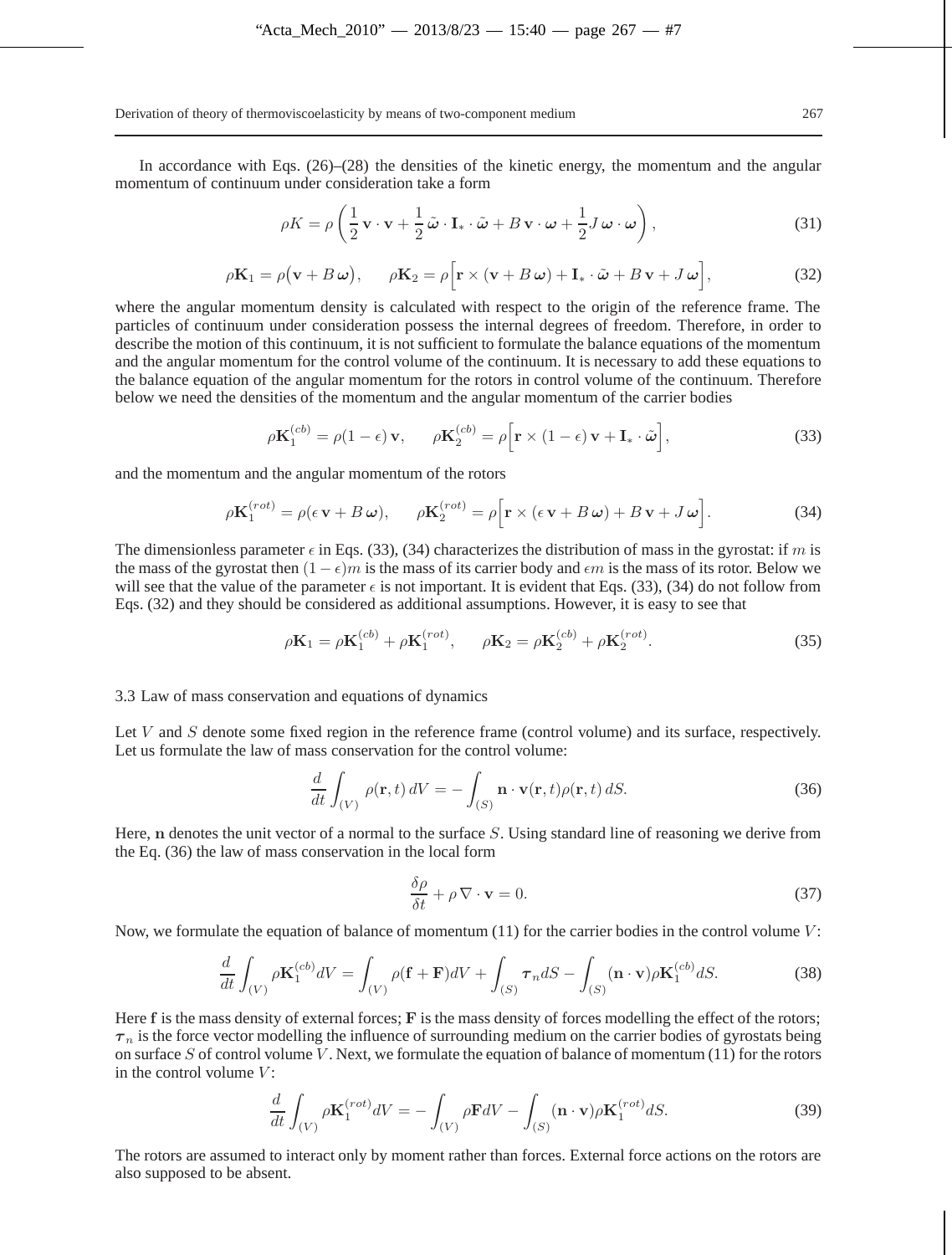By standard reasoning we introduce the concept of stress tensor concerned with the force vector  $\tau_n$  by relation  $\tau_n = \mathbf{n} \cdot \tau$  and from Eqs. (38), (39) we derive the local form of the momentum balance equations for the carrier bodies and the rotors:

$$
\nabla \cdot \boldsymbol{\tau} + \rho (\mathbf{f} + \mathbf{F}) = \rho (1 - \epsilon) \frac{\delta \mathbf{v}}{\delta t}, \qquad -\rho \mathbf{F} = \rho \frac{\delta}{\delta t} (\epsilon \mathbf{v} + B \boldsymbol{\omega}). \tag{40}
$$

By obtaining Eqs. (40) we used expressions for the momentum densities (33), (34) and the mass balance equation (37). Summing up both sides of Eqs. (40) we obtain the momentum balance equations for the gyrostats

$$
\nabla \cdot \boldsymbol{\tau} + \rho \mathbf{f} = \rho \frac{\delta}{\delta t} (\mathbf{v} + B\boldsymbol{\omega}). \tag{41}
$$

Now we formulate the equation of balance of angular momentum (12) for the carrier bodies in the control volume  $V$ :

$$
\frac{d}{dt} \int_{(V)} \rho \mathbf{K}_2^{(cb)} dV = \int_{(V)} \rho (\mathbf{r} \times \mathbf{f} + \mathbf{r} \times \mathbf{F} + \mathbf{m}) dV + \int_{(S)} (\mathbf{r} \times \boldsymbol{\tau}_n + \boldsymbol{\mu}_n) dS - \int_{(S)} (\mathbf{n} \cdot \mathbf{v}) \rho \mathbf{K}_2^{(cb)} dS. \tag{42}
$$

Here, **m** is the mass density of external moments acting on the carrier bodies of gyrostats;  $\mu_n$  is the moment vector modelling the influence of surrounding medium on the carrier bodies of gyrostats being on surface S of control volume V. Next, we formulate the equation of balance of angular momentum  $(12)$  for the rotors in the control volume  $V$ :

$$
\frac{d}{dt} \int_{(V)} \rho \mathbf{K}_2^{(rot)} dV = \int_{(V)} \rho (-\mathbf{r} \times \mathbf{F} + \mathbf{L}) dV + \int_{(S)} \mathbf{T}_n dS - \int_{(S)} (\mathbf{n} \cdot \mathbf{v}) \rho \mathbf{K}_2^{(rot)} dS. \tag{43}
$$

Here **L** is the mass density of external moments acting on the rotors;  $T_n$  is the moment vector modelling the influence of surrounding medium on the rotors of gyrostats on surface  $S$  of control volume  $V$ .

By standard reasoning, we introduce the concept of moment stress tensors  $\mu$  and  $\text{T}$  which are concerned with the moment vectors  $\mu_n$  and  $\mathbf{T}_n$  by relations:  $\mu_n = \mathbf{n} \cdot \mu$ ,  $\mathbf{T}_n = \mathbf{n} \cdot \mathbf{T}$ . Also by standard reasoning we derive the equations of balance of angular momentum in the local form from Eqs. (42), (43). After simple transformations, these equations can be written in the form

$$
\nabla \cdot \boldsymbol{\mu} + \boldsymbol{\tau}_{\times} + \rho \mathbf{m} = \rho \frac{\delta}{\delta t} \big( \mathbf{I}_{*} \cdot \tilde{\boldsymbol{\omega}} \big). \tag{44}
$$

$$
\nabla \cdot \mathbf{T} + \rho \mathbf{L} = \rho \Big[ \mathbf{v} \times B \boldsymbol{\omega} + \frac{\delta}{\delta t} \big( B \mathbf{v} + J \boldsymbol{\omega} \big) \Big]. \tag{45}
$$

By obtaining Eqs. (44) and (45), we used expression for the angular momentum densities (33), (34), the equation of mass balance (37), and the equations of momentum balance (40). Equation (44) describes the rotational motion of the carrier bodies and Eq. (45) characterizes the motion of the rotors. It is easy to see that Eqs. (44), (45) do not contain the parameter  $\epsilon$ .

#### 3.4 Equation of energy balance

Now we formulate the equation of energy balance  $(13)$  for the material medium in the control volume  $V$ :

$$
\frac{d}{dt} \int_{(V)} \rho (K+U) dV = \int_{(V)} \rho (\mathbf{f} \cdot \mathbf{v} + \mathbf{m} \cdot \tilde{\boldsymbol{\omega}} + \mathbf{L} \cdot \boldsymbol{\omega} + Q) dV +
$$

$$
+ \int_{(S)} (\boldsymbol{\tau}_n \cdot \mathbf{v} + \boldsymbol{\mu}_n \cdot \tilde{\boldsymbol{\omega}} + \mathbf{T}_n \cdot \boldsymbol{\omega} + H_n) dS - \int_{(S)} (\mathbf{n} \cdot \mathbf{v}) \rho (K+U) dS. \quad (46)
$$

Here, U is the internal energy density per unit mass; Q and  $H_n$  are the rate of the energy supply in volume and through surface S, respectively. The rate of the energy supply through the surface can be expressed in term of energy-flux vector **H** by the formula  $H_n = \mathbf{n} \cdot \mathbf{H}$ .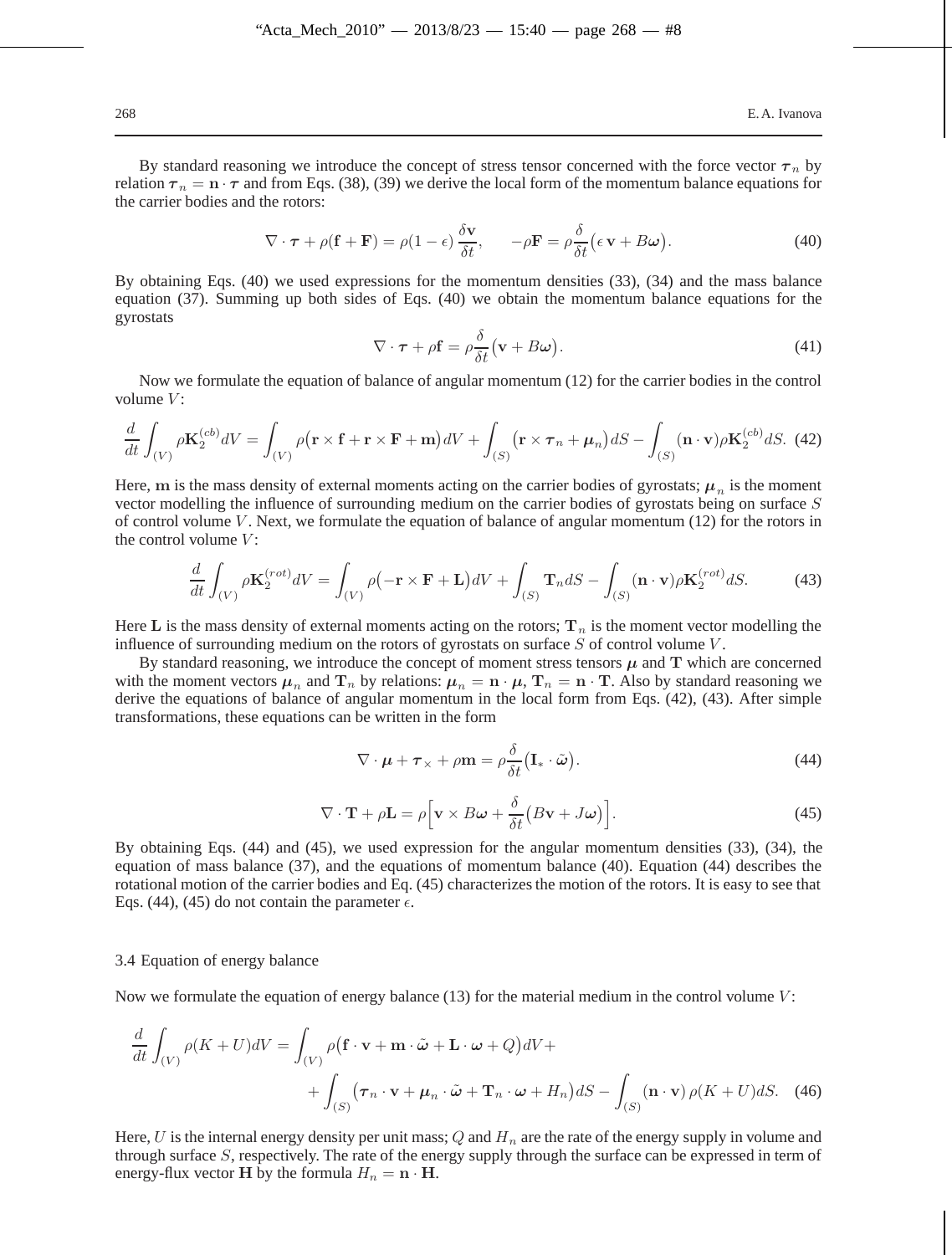By standard reasoning, taking into account the equation of mass balance (37), we transform the equation of energy balance (46) to the local form

$$
\rho \frac{\delta}{\delta t}(K+U) = \rho \mathbf{f} \cdot \mathbf{v} + \rho \mathbf{m} \cdot \tilde{\boldsymbol{\omega}} + \rho \mathbf{L} \cdot \boldsymbol{\omega} + (\nabla \cdot \boldsymbol{\tau}) \cdot \mathbf{v} + (\nabla \cdot \boldsymbol{\mu}) \cdot \tilde{\boldsymbol{\omega}} +
$$
  
+ (\nabla \cdot \mathbf{T}) \cdot \boldsymbol{\omega} + \boldsymbol{\tau}^T \cdot \nabla \mathbf{v} + \boldsymbol{\mu}^T \cdot \nabla \tilde{\boldsymbol{\omega}} + \mathbf{T}^T \cdot \nabla \boldsymbol{\omega} + \nabla \cdot \mathbf{H} + \rho Q. (47)

Here symbol " $\cdots$ " has the following sense:  $ab \cdot cd = (b \cdot c)(a \cdot d)$ . Using expression (31) for the kinetic energy density and the balance equations (41), (44), (45), we transform the energy balance equation (47) to the form

$$
\rho \frac{\delta U}{\delta t} = \boldsymbol{\tau}^T \cdot \left( \nabla \mathbf{v} + \mathbf{E} \times \tilde{\boldsymbol{\omega}} \right) + \boldsymbol{\mu}^T \cdot \nabla \tilde{\boldsymbol{\omega}} + \mathbf{T}^T \cdot \nabla \boldsymbol{\omega} + \nabla \cdot \mathbf{H} + \rho Q. \tag{48}
$$

If the supply of energy of "non-mechanical nature" is ignored, i. e. the body under consideration is assumed to be isolated, then Eq. (48) takes a more simple form:

$$
\rho \frac{\delta U}{\delta t} = \boldsymbol{\tau}^T \cdot \left( \nabla \mathbf{v} + \mathbf{E} \times \tilde{\boldsymbol{\omega}} \right) + \boldsymbol{\mu}^T \cdot \nabla \tilde{\boldsymbol{\omega}} + \mathbf{T}^T \cdot \nabla \boldsymbol{\omega}.
$$
\n(49)

Below we consider only isolated bodies. Furthermore, we are going to derive equations of dynamics, expressions for strain tensors, and constitutive equations in the framework of the geometrically linear theory.

## 3.5 Linear theory of elastic medium

Let us consider the tensor  $\tilde{P}$ (**r**, t) (rotation tensor of carrier bodies) and the tensor  $P$ (**r**, t) (rotation tensor of rotors). We assume that in the reference configurations the tensors  $\tilde{P}(\mathbf{r}, t)$  and  $P(\mathbf{r}, t)$  are equal to the unit tensor. Therefore, upon the linearization near the reference position they take the form

$$
\tilde{\mathbf{P}}(\mathbf{r},t) = \mathbf{E} + \boldsymbol{\varphi}(\mathbf{r},t) \times \mathbf{E}, \qquad \mathbf{P}(\mathbf{r},t) = \mathbf{E} + \boldsymbol{\theta}(\mathbf{r},t) \times \mathbf{E}, \tag{50}
$$

where  $\varphi(\mathbf{r},t)$ ,  $\theta(\mathbf{r},t)$  are the rotation vector fields of carrier bodies and rotors, respectively. Kinematic relations (29) in the linear approximation are

$$
\mathbf{v} = \frac{d\mathbf{u}}{dt}, \qquad \tilde{\boldsymbol{\omega}} = \frac{d\boldsymbol{\varphi}}{dt}, \qquad \boldsymbol{\omega} = \frac{d\boldsymbol{\theta}}{dt}.
$$
 (51)

The mass balance equation (37) in the linear approximation takes the form

$$
\frac{d\rho}{dt} + \rho \nabla \cdot \mathbf{v} = 0 \quad \Rightarrow \quad \rho = \rho_* \left( 1 - \nabla \cdot \mathbf{u} \right). \tag{52}
$$

Here,  $\rho_*$  is the mass density per unit volume in the reference position. Note that the mass density at the initial time instant  $\rho_0$  may not coincide with the mass density in the reference position  $\rho_*$ . These two quantities are related to each other by the formula

$$
\rho_0 = \rho_* \left( 1 - \nabla \cdot \mathbf{u}_0 \right),\tag{53}
$$

and they coincide only if the material medium is not deformable at the initial time instant.

In view of the above simplifications, the equation of motion of the material continuum (41), (44) can be rewritten in the form

$$
\nabla \cdot \boldsymbol{\tau} + \rho_* \mathbf{f} = \rho_* \frac{d}{dt} (\mathbf{v} + B\boldsymbol{\omega}), \qquad \nabla \cdot \boldsymbol{\mu} + \boldsymbol{\tau}_* + \rho_* \mathbf{m} = \rho_* \frac{d}{dt} (\mathbf{I}_*^{(0)} \cdot \tilde{\boldsymbol{\omega}}), \tag{54}
$$

where inertia tensor  $I_{*}^{(0)}$  is calculated in the reference configuration. The equation of motion of the rotors (45) takes the form

$$
\nabla \cdot \mathbf{T} + \rho_* \mathbf{L} = \rho_* \frac{d}{dt} \big( B \mathbf{v} + J \boldsymbol{\omega} \big),\tag{55}
$$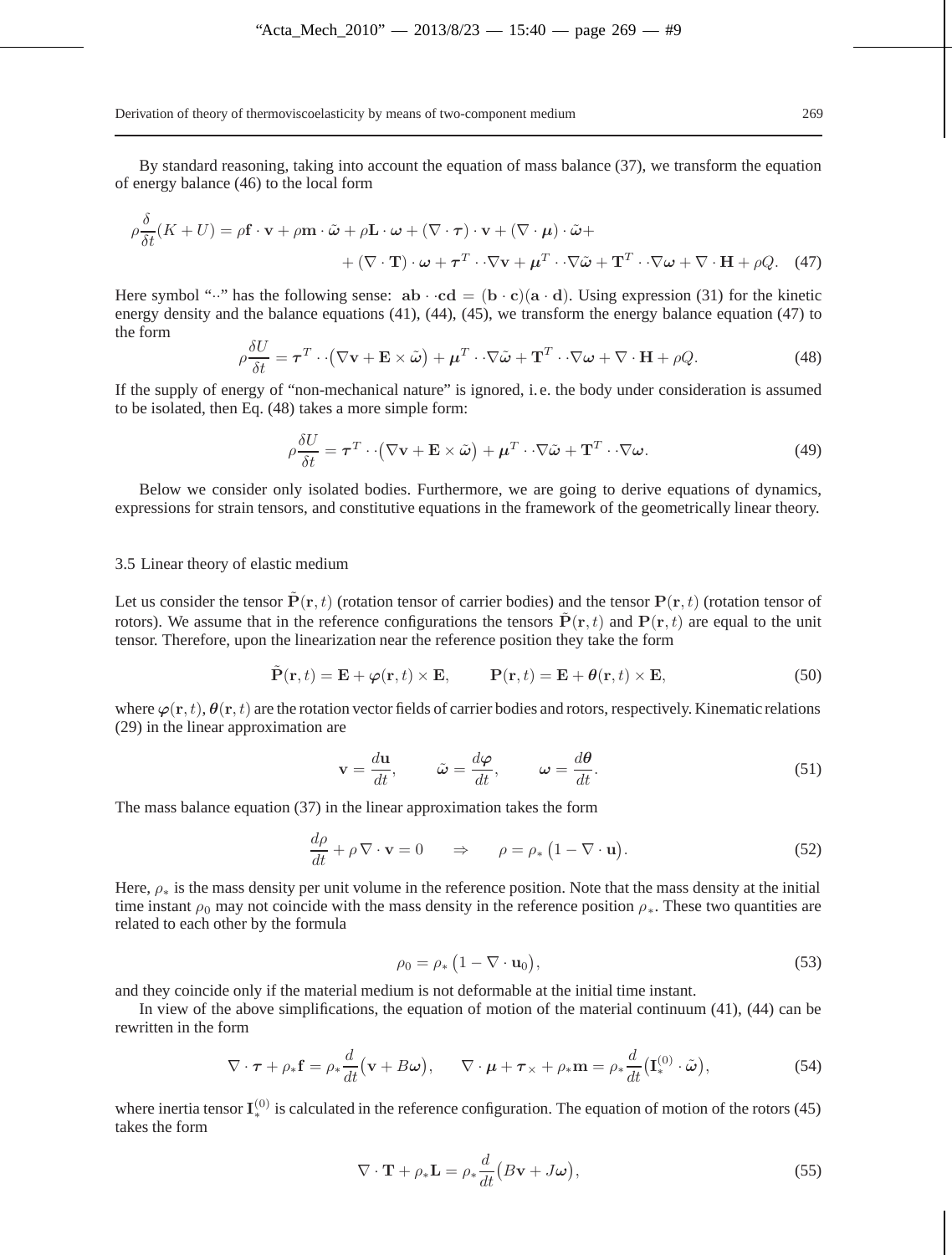and after simple transformations the equation of energy balance (49) is written as follows:

$$
\rho_* \frac{dU}{dt} = \boldsymbol{\tau}^T \cdot \frac{d\boldsymbol{\varepsilon}}{dt} + \boldsymbol{\mu}^T \cdot \frac{d\boldsymbol{\kappa}}{dt} + \mathbf{T}^T \cdot \frac{d\boldsymbol{\vartheta}}{dt},\tag{56}
$$

where the strain tensors  $\varepsilon$ ,  $\kappa$ ,  $\vartheta$  are introduced into consideration. These tensors are calculated by the formulas

$$
\varepsilon = \nabla \mathbf{u} + \mathbf{E} \times \boldsymbol{\varphi}, \qquad \kappa = \nabla \boldsymbol{\varphi}, \qquad \boldsymbol{\vartheta} = \nabla \boldsymbol{\theta}.
$$
 (57)

In what follows we consider the elastic material i. e. a material whose density of internal energy and the tensors of force and moment stresses depend only on the strain tensors and do not depend on velocities. For the elastic material the Cauchy–Green relations follow from the equation of energy balance (56):

$$
\tau = \rho_* \frac{\partial U}{\partial \varepsilon}, \qquad \mu = \rho_* \frac{\partial U}{\partial \kappa}, \qquad \mathbf{T} = \rho_* \frac{\partial U}{\partial \vartheta}.
$$
 (58)

To close the system of differential equations, it is necessary to express the internal energy as a function of the strain tensors

$$
\rho_* U = \rho_* U(\varepsilon, \kappa, \vartheta). \tag{59}
$$

Now we consider the physically linear theory and, therefore, we represent the density of internal energy in the following form:

$$
\rho_* U = \boldsymbol{\tau}_0^T \cdot \boldsymbol{\epsilon} + \boldsymbol{\mu}_0^T \cdot \boldsymbol{\kappa} + \mathbf{T}_*^T \cdot (\boldsymbol{\vartheta} - \boldsymbol{\vartheta}_*) + \frac{1}{2} \boldsymbol{\epsilon} \cdot \boldsymbol{\vartheta}_1 \cdot \boldsymbol{\epsilon} + \boldsymbol{\epsilon} \cdot \boldsymbol{\vartheta}_2 \cdot \boldsymbol{\kappa} + \frac{1}{2} \boldsymbol{\kappa} \cdot \boldsymbol{\vartheta}_3 \cdot \boldsymbol{\kappa} + \boldsymbol{\epsilon} \cdot \boldsymbol{\vartheta}_4 \cdot \boldsymbol{\vartheta}_4 \cdot \boldsymbol{\vartheta}_5 \cdot \boldsymbol{\vartheta}_5 \cdot \boldsymbol{\vartheta}_6 \cdot \boldsymbol{\vartheta}_7 + \boldsymbol{\vartheta}_5 \cdot \boldsymbol{\vartheta}_5 \cdot \boldsymbol{\vartheta}_7 \cdot \boldsymbol{\vartheta}_7 \cdot \boldsymbol{\vartheta}_8 \cdot \boldsymbol{\vartheta}_7 \cdot \boldsymbol{\vartheta}_8 \cdot \boldsymbol{\vartheta}_9 \cdot \boldsymbol{\vartheta}_9 \cdot \boldsymbol{\vartheta}_9 \cdot \boldsymbol{\vartheta}_9 \cdot \boldsymbol{\vartheta}_9 \cdot \boldsymbol{\vartheta}_9 \cdot \boldsymbol{\vartheta}_9 \cdot \boldsymbol{\vartheta}_9 \cdot \boldsymbol{\vartheta}_9 \cdot \boldsymbol{\vartheta}_9 \cdot \boldsymbol{\vartheta}_9 \cdot \boldsymbol{\vartheta}_9 \cdot \boldsymbol{\vartheta}_9 \cdot \boldsymbol{\vartheta}_9 \cdot \boldsymbol{\vartheta}_9 \cdot \boldsymbol{\vartheta}_9 \cdot \boldsymbol{\vartheta}_9 \cdot \boldsymbol{\vartheta}_9 \cdot \boldsymbol{\vartheta}_9 \cdot \boldsymbol{\vartheta}_9 \cdot \boldsymbol{\vartheta}_9 \cdot \boldsymbol{\vartheta}_9 \cdot \boldsymbol{\vartheta}_9 \cdot \boldsymbol{\vartheta}_9 \cdot \boldsymbol{\vartheta}_9 \cdot \boldsymbol{\vartheta}_9 \cdot \boldsymbol{\vartheta}_9 \cdot \boldsymbol{\vartheta}_9 \cdot \boldsymbol{\vartheta}_9 \cdot \boldsymbol{\vartheta}_9 \cdot \boldsymbol{\vartheta}_9 \cdot \boldsymbol{\vartheta}_9 \cdot \boldsymbol{\vartheta}_9 \cdot \boldsymbol{\vartheta}_9 \cdot \boldsymbol{\vartheta}_9 \cdot \boldsymbol{\vartheta}_9 \cdot \boldsymbol{\vartheta}_9 \cdot \boldsymbol{\vartheta}_9 \cdot \boldsymbol{\vartheta}_9 \cdot \boldsymbol{\vartheta}_9 \cdot \boldsymbol{\vartheta}_9 \cdot \boldsymbol{\vartheta}_9 \cdot \boldsymbol{\vartheta}_9 \cdot \boldsymbol{\vartheta}_9 \cdot \boldsymbol{\vartheta}_9 \cdot \boldsymbol{\vartheta}_9 \cdot \bold
$$

The coefficients  $\tau_0$ ,  $\mu_0$  and  $\mathbf{T}_*$  are called the initial stresses. Coefficients of the quadratic form (60) are called the stiffness tensors. In the linear theory, the stiffness tensors do not depend on time. The only restriction imposed on the stiffness tensors is concerned with the requirement of positive definiteness of the quadratic form (60). The structure of the stiffness tensors and the values of the coefficients of elasticity are determined by the physical properties of the material medium.

After substituting the expression for the density of internal energy (60) in the Cauchy–Green relations (58), we obtain the following constitutive equations:

$$
\boldsymbol{\tau}^T = \boldsymbol{\tau}_0^T + {}^{4}\mathbf{C}_1 \cdot \boldsymbol{\epsilon} + {}^{4}\mathbf{C}_2 \cdot \boldsymbol{\kappa} + {}^{4}\mathbf{C}_4 \cdot (\boldsymbol{\vartheta} - \boldsymbol{\vartheta}_*),
$$
  

$$
\boldsymbol{\mu}^T = \boldsymbol{\mu}_0^T + \boldsymbol{\epsilon} \cdot {}^{4}\mathbf{C}_2 + {}^{4}\mathbf{C}_3 \cdot \boldsymbol{\kappa} + {}^{4}\mathbf{C}_5 \cdot (\boldsymbol{\vartheta} - \boldsymbol{\vartheta}_*),
$$
  

$$
\mathbf{T}^T = \mathbf{T}_*^T + \boldsymbol{\epsilon} \cdot {}^{4}\mathbf{C}_4 + \boldsymbol{\kappa} \cdot {}^{4}\mathbf{C}_5 + {}^{4}\mathbf{C}_6 \cdot (\boldsymbol{\vartheta} - \boldsymbol{\vartheta}_*).
$$
 (61)

According to Eqs. (61), all stress tensors can depend on all strain tensors. It means, in particular, that the moment stress tensor of rotors can depend not only on their relative orientation, but also on the relative orientation and relative position of the carrier bodies.

#### 3.6 The simplest theory of one-rotor gyrostats continuum

We consider the material continuum (see Fig. 3) that consists of one-rotor gyrostats of the kind  $(26)$ – $(28)$ . In limits of linear theory, the motion of this continuum is described by Eqs.  $(51)$ ,  $(52)$ ,  $(54)$ ,  $(55)$ ,  $(57)$ ,  $(61)$ . Free space between the gyrostats is filled up by body-points whose structure coincides with the structure of rotors belonging to the gyroststs [see Eqs. (15), (16)]. The body-points in the space between the gyrostats are the elementary particles of a continuum which will be called the "thermal ether" in what follows. In fact, the material continuum represented in Fig. 3 is a two-component medium. We are not going to study in detail the motion of the body-points continuum ("thermal ether") and the interaction between the gyrostats continuum and the body-points continuum. We consider only the gyrostats continuum as an object under study. The interaction between the carrier bodies of the gyrostats and the interaction between rotors of the gyrostats are characterized by tensors of the force and moment stresses (61). The body-points continuum ("thermal ether") positioned in the space between gyrostats is considered to be an external factor with respect to the continuum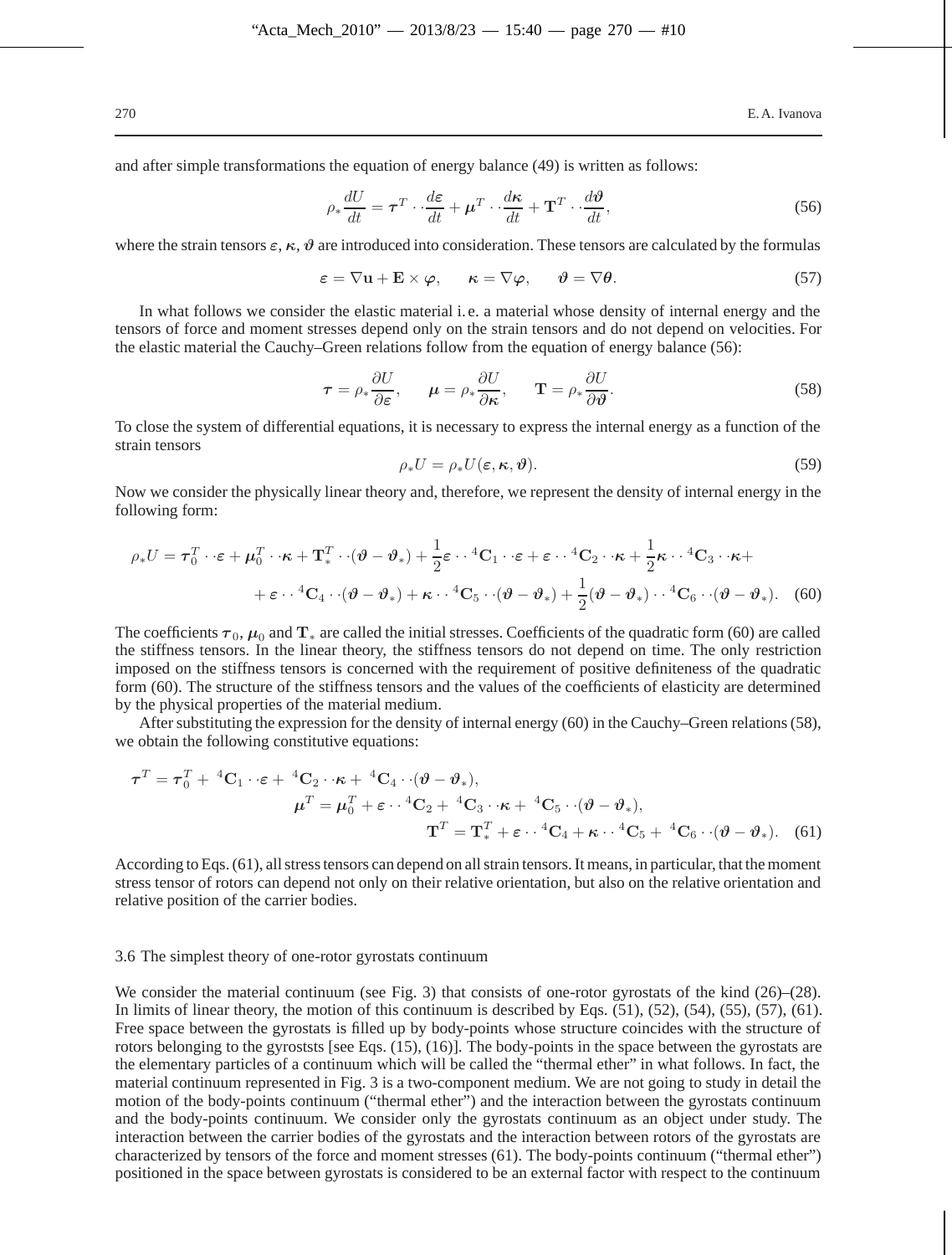

**Fig. 3** Elementary volume of continuum interacting with environment

under study. That is why we will model the influence of the "thermal ether" on the gyrostats by an external moment in the equation of the rotors motion  $(55)$ .

Accepting two important hypotheses, we consider a special case of the linear theory of one-rotor gyrostats continuum.

**Hypothesis 1** Vector **L** (the mass density of external actions on the rotors of gyrostats) is a sum of the moment  $L<sub>h</sub>$  characterizing external actions of all sorts and the moment of linear viscous damping

$$
\mathbf{L}_f = -\beta (B\mathbf{v} + J\boldsymbol{\omega}).\tag{62}
$$

The moment (62) characterizes the influence of the "thermal ether". The structure of the moment is chosen in accordance with the results of solving some model problems. Discussion of these problems is beyond the scope of the paper. Now we explain the physical meaning of the moment of linear viscous damping (62). Let us remind that the one-rotor gyrostat is an approximate model of the quasi-rigid body (see Fig. 1). We suppose that the rotors of the quasi-rigid bodies interact with body-points of the "thermal ether" and this interaction is described by the elastic moments analogous to the moments characterizing the interaction of the rotors with each other. The "thermal ether" having infinite extent, it carries energy of the oscillating rotors away. The solution of modelling problems reveals that in the case of an infinite surrounding medium the dissipative moment arising due to the interaction with this medium is proportional to the proper angular momentum vector (dynamic spin).

**Hypothesis 2** The moment stress tensor **T** characterizing the interactions between rotors is the spherical tensor

$$
\mathbf{T} = T\mathbf{E}.\tag{63}
$$

In view of assumptions (62) and (63), the equation of the rotors motion (55) takes the form

$$
\nabla T - \rho_* \beta \left( B \mathbf{v} + J \boldsymbol{\omega} \right) + \rho_* \mathbf{L}_h = \rho_* \frac{d}{dt} \left( B \mathbf{v} + J \boldsymbol{\omega} \right),\tag{64}
$$

In view of assumption (63), the last term on the right-hand side of the energy balance equation (56) can be reduced to a more simple form. By using the notation  $\vartheta = \text{tr}\,\vartheta$ , the energy balance equation (56) is written as

$$
\rho_* \frac{dU}{dt} = \tau^T \cdot \frac{d\varepsilon}{dt} + \mu^T \cdot \frac{d\kappa}{dt} + T \frac{d\vartheta}{dt}.
$$
\n(65)

The material medium under consideration being elastic, we obtain from Eq. (65), the Cauchy–Green relations of which the first and the second ones coincide with the first and the second relations of (58), respectively, and the third one has a simpler form:

$$
\tau = \rho_* \frac{\partial U}{\partial \varepsilon}, \qquad \mu = \rho_* \frac{\partial U}{\partial \kappa}, \qquad T = \rho_* \frac{\partial U}{\partial \vartheta}.
$$
 (66)

According to Eq. (65), the density of internal energy is a function of arguments  $\varepsilon$ ,  $\kappa$  and  $\vartheta$ . Let us construct the physically linear theory based on representation of the internal energy density in the following form:

$$
\rho_* U = \boldsymbol{\tau}_0 \cdot \boldsymbol{\varepsilon} + T_* \left( \vartheta - \vartheta_* \right) + \frac{1}{2} \boldsymbol{\varepsilon} \cdot \boldsymbol{\cdot}^4 \mathbf{C}_1 \cdot \boldsymbol{\varepsilon} + \boldsymbol{\Upsilon} \operatorname{tr} \boldsymbol{\varepsilon} \left( \vartheta - \vartheta_* \right) + \frac{1}{2} K (\vartheta - \vartheta_* )^2. \tag{67}
$$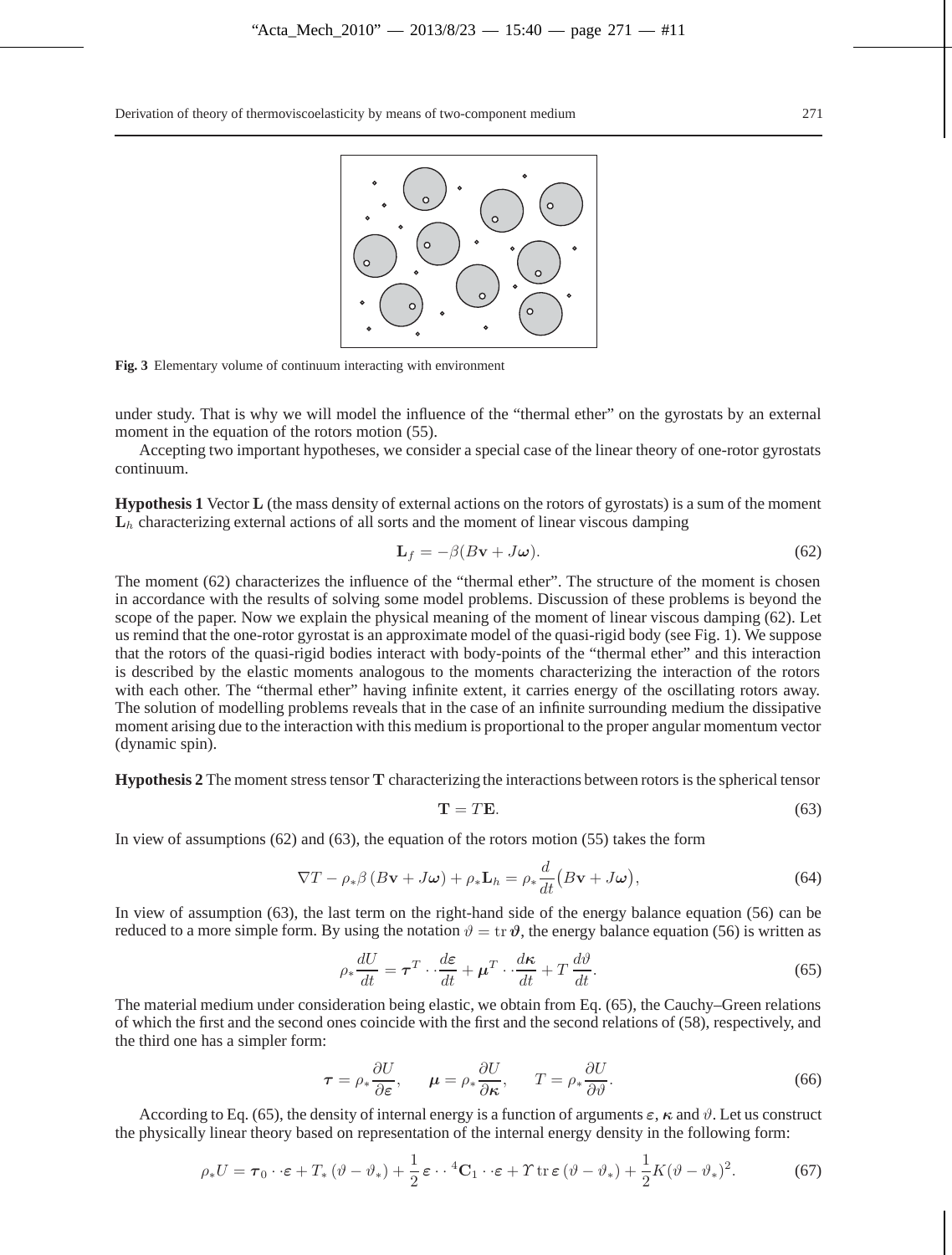Then the constitutive equations (61) take the form

$$
\boldsymbol{\tau}^T = \boldsymbol{\tau}_0^T + {}^{4}\mathbf{C}_1 \cdot \boldsymbol{\epsilon} + \boldsymbol{\Upsilon} (\vartheta - \vartheta_*) \mathbf{E}, \qquad \boldsymbol{\mu} = 0, \qquad \boldsymbol{T} = \boldsymbol{T}_* + \boldsymbol{\Upsilon} \operatorname{tr} \boldsymbol{\epsilon} + \boldsymbol{K} (\vartheta - \vartheta_*). \tag{68}
$$

Thus, the simplest linear theory of the material continuum consisting of one-rotor gyrostats is described by Eqs. (51), (54), (57), (64), (68).

#### 3.7 Temperature and entropy

Let us consider the foregoing mathematical model of elastic continuum of one-rotor gyrostats. Suppose that the model describes the behavior of the classical medium which possesses not only elastic properties but also the viscous and thermic properties. Now we can give a thermodynamic interpretation of the variables describing motion and interaction of the rotors and next we can carry out identification of parameters of the model and well-known thermodynamic constants.

Let us consider the energy balance equation (65). Conceive that Eq. (65) is the equation of energy balance for classical moment medium (medium without rotors). Then the last term on the right-hand side of Eq. (65) can be treated as thermodynamical one. The physical quantities T and  $\vartheta$  acquire the meaning of temperature and volume density of entropy, respectively.

It is evident that the dimensions of the temperature and the entropy defined by formula (65) are different from the dimensions of those in classical thermodynamics of the present simple case. This problem can be solved by introduction of a normalization factor:

$$
T = aT_a, \qquad \vartheta = \frac{1}{a}\vartheta_a.
$$
\n(69)

Here, a is the normalization factor;  $T_a$  is the absolute temperature measured by a thermometer;  $\vartheta_a$  is volume density of the absolute entropy. Let us introduce the similar relations for the remaining variables:

$$
\theta = \frac{1}{a} \theta_a, \qquad \omega = \frac{1}{a} \omega_a, \qquad \mathbf{L}_h = a \mathbf{L}_h^a, \qquad \mathbf{L}_f = a \mathbf{L}_f^a. \tag{70}
$$

Now rewriting all equations for new variables and using new parameters

$$
B_a = \frac{B}{a}, \qquad J_a = \frac{J}{a^2}, \qquad \Upsilon_a = \frac{\Upsilon}{a}, \qquad K_a = \frac{K}{a^2} \tag{71}
$$

we can eliminate the normalization factor  $a$  from these equations at least in the linear formulation of the problem and in some particular cases of physical nonlinearity.

## **4 Linear theory of thermoviscoelasticity**

#### 4.1 Hyperbolic type thermoelasticity

The classical theory of thermoelasticity is a momentless one. Therefore, considering the problem of thermoelasticity in the context of the proposed model we assume only the force interaction between carrier bodies of the gyrostats and only the force action of external factors upon them:

$$
\mu = 0, \qquad \mathbf{m} = 0. \tag{72}
$$

In the static problems from the second equation of (54) under the assumption (72), it follows that  $\tau_{\times} = 0$ . In the dynamic problems the stress tensor can be nonsymmetric in spite of assumption (72). In this case, it is necessary to take into account the dependence of the strain tensor  $\varepsilon$  on the angle of rotation of carrier bodies *ϕ*. Thus, assumption (72) does not imply transition to the momentless theory of elasticity for carrier bodies. In addition, let us assume that  $\mathbf{I}_{*}^{(0)} = 0$ . In this case tensor  $\tau$  will be symmetric both in the static and dynamic problems and all equations concerned with rotational motions of the carrier bodies of gyrostats can be excluded.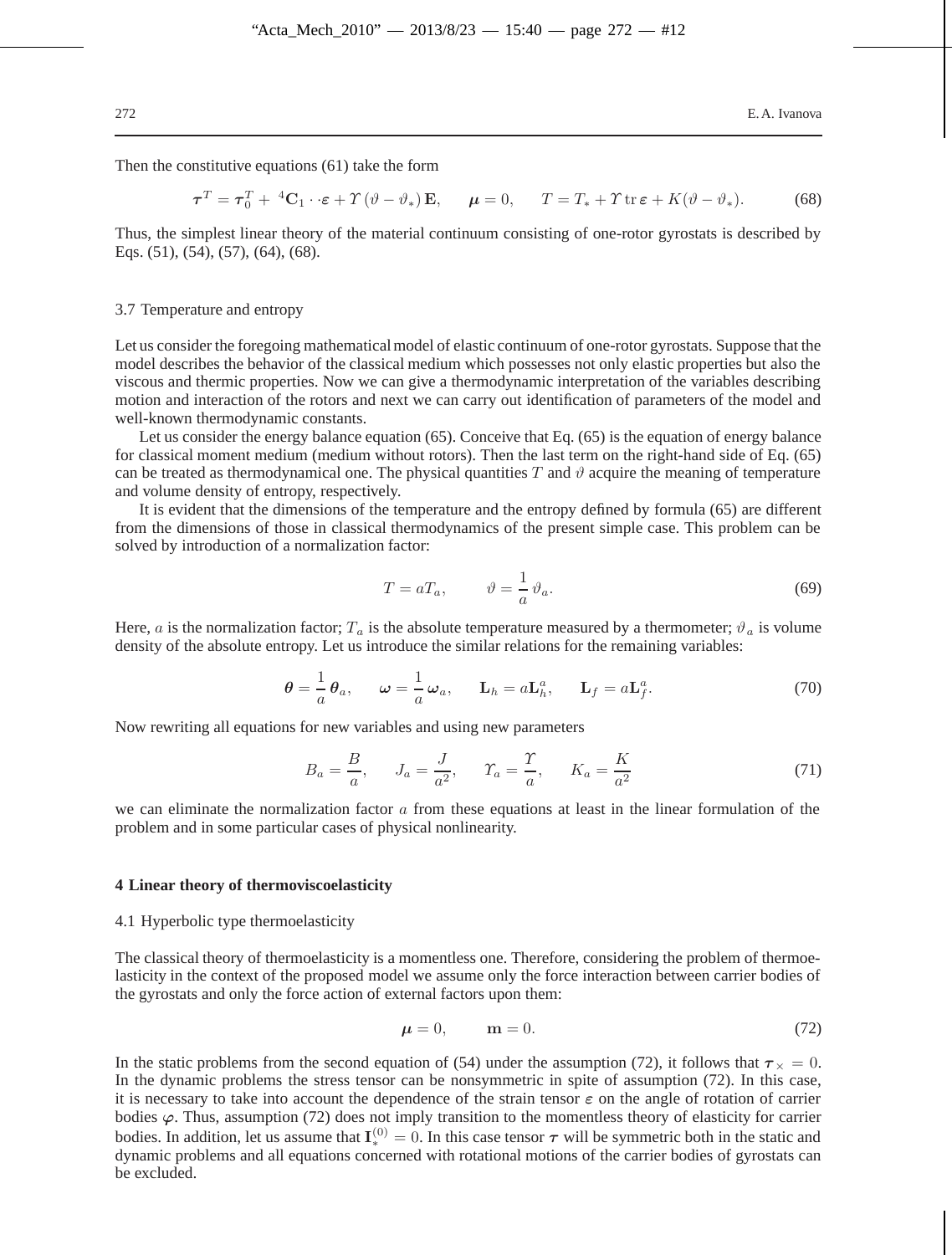Applying the linear theory is admissible in certain range of temperatures and entropy densities changing about some reference values  $T_a^*$  and  $\vartheta_a^*$ . Let us introduce deviations of the temperature and the density of entropy from their reference values:

$$
T_a = T_a^* + \tilde{T}_a, \qquad \vartheta_a = \vartheta_a^* + \tilde{\vartheta}_a. \tag{73}
$$

Further derivation of the basic equations of the linear theory of elastic medium consisting of one-rotor gyrostats includes the dynamic equations (54), (64) which under notations (69), (70), (71), (73) take the form

$$
\nabla \cdot \boldsymbol{\tau} + \rho_* \mathbf{f} = \rho_* \frac{d}{dt} (\mathbf{v} + B_a \boldsymbol{\omega}_a),
$$
  

$$
\nabla \tilde{T}_a - \rho_* \beta (B_a \mathbf{v} + J_a \boldsymbol{\omega}_a) + \rho_* \mathbf{L}_h^a = \rho_* \frac{d}{dt} (B_a \mathbf{v} + J_a \boldsymbol{\omega}_a),
$$
 (74)

the mass balance equation (52), the kinematical and geometrical relations (51), (57) which under notations (69), (70) and condition of symmetry of the stress tensor are reduced to

$$
\rho = \rho_* (1 - \varepsilon), \qquad \mathbf{v} = \frac{d\mathbf{u}}{dt}, \qquad \omega_a = \frac{d\theta_a}{dt},
$$
  

$$
\varepsilon = \frac{1}{2} (\nabla \mathbf{u} + \nabla \mathbf{u}^T), \qquad \varepsilon = \text{tr}\,\varepsilon, \qquad \vartheta_a = \text{tr}\,\vartheta_a = \nabla \cdot \theta_a,
$$
 (75)

and the constitutive equations (68) which under notations (69), (70), (71), (73) and condition of symmetry of the stress tensor are written as

$$
\boldsymbol{\tau} = \left( K_{ad} - \frac{2}{3} G \right) \varepsilon \mathbf{E} + 2G \, \boldsymbol{\varepsilon} + \Upsilon_a \, \tilde{\vartheta}_a \, \mathbf{E}, \qquad \tilde{T}_a = \Upsilon_a \, \varepsilon + K_a \, \tilde{\vartheta}_a,\tag{76}
$$

where  $K_{ad}$  is the adiabatic modulus of compression (the adiabatic bulk modulus), and G is the shear modulus.

Let us compare the system of equations (74)–(76) with the classical equations of the coupled problem of thermoelasticity. The classical equations have the form, see e. g. [5], [6]

$$
\nabla \cdot \boldsymbol{\tau} + \rho_* \mathbf{f} = \rho_* \frac{d^2 \mathbf{u}}{dt^2}, \qquad \boldsymbol{\tau} = \left( K_{iz} - \frac{2}{3} G \right) \varepsilon \mathbf{E} + 2G \, \boldsymbol{\varepsilon} - \alpha K_{iz} \tilde{T}_a \, \mathbf{E},
$$
  

$$
\Delta \tilde{T}_a - \frac{\rho_* c_v}{\lambda} \frac{d \tilde{T}_a}{dt} = \frac{\alpha K_{iz} T_a^*}{\lambda} \frac{d\varepsilon}{dt} - \frac{\rho_* q}{\lambda}, \qquad \varepsilon = \frac{1}{2} \left( \nabla \mathbf{u} + \nabla \mathbf{u}^T \right), \quad \varepsilon = \text{tr} \, \boldsymbol{\varepsilon}.
$$
 (77)

Here, q is the time rate of heat energy supply per unit of mass,  $c_v$  is the specific heat at constant volume,  $\lambda$  is the heat-conduction coefficient,  $K_{iz}$  is the isothermal modulus of compression (the isothermal bulk modulus),  $\alpha = 3\alpha_*$  is the volume coefficient of thermal expansion, where  $\alpha_*$  is the linear coefficient of thermal expansion. As a rule, values  $\alpha_*$  for solids and values  $\alpha$  for fluids can be found in the handbooks. The isothermal bulk modulus and the adiabatic bulk modulus are related by

$$
K_{ad} = K_{iz}\frac{c_p}{c_v}, \qquad c_p - c_v = \frac{\alpha^2 K_{iz} T_a^*}{\rho_*} \qquad \Rightarrow \qquad K_{ad} = K_{iz} + \frac{\alpha^2 K_{iz}^2 T_a^*}{\rho_* c_v},\tag{78}
$$

where  $c_p$  is the specific heat at constant pressure.

*Comparison of the dynamic equations.* It is easy to see that the first equation in (74) and the first equation in (77) coincide under the condition  $B_a = 0$ . Now let us assume that  $B_a = 0$ . In what follows we return to this question and consider the general situation.

*Comparison of the constitutive equations.* For convenience of comparison, we transform the first equation in (76) eliminating the entropy from it with the help of the second equation in (76). As a result we obtain:

$$
\boldsymbol{\tau} = \left( K_{ad} - \frac{\Upsilon_a^2}{K_a} - \frac{2}{3} G \right) \varepsilon \mathbf{E} + 2G \, \boldsymbol{\varepsilon} + \frac{\Upsilon_a}{K_a} \, \tilde{T}_a \, \mathbf{E}.
$$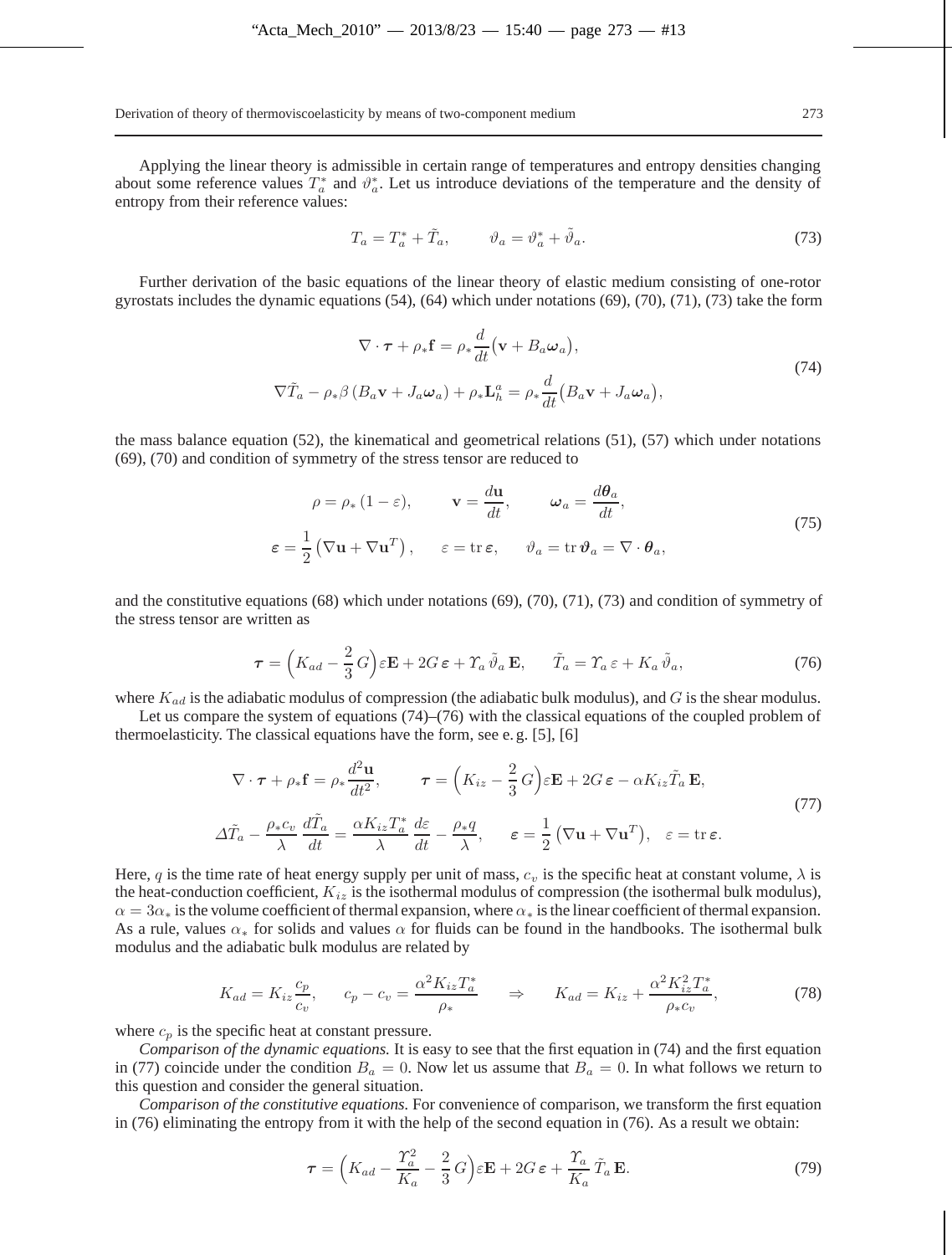Comparing Eq. (79) with the second equation of (77) we conclude that these equations coincide if

$$
\frac{\Upsilon_a^2}{K_a} = K_{ad} - K_{iz}, \qquad \frac{\Upsilon_a}{K_a} = -\alpha K_{iz}.
$$
\n(80)

Upon solving Eqs. (80) under condition (78), we obtain the following expressions for constants  $K_a$  and  $\Upsilon_a$ :

$$
K_a = \frac{T_a^*}{\rho_* c_v}, \qquad \Upsilon_a = -\frac{\alpha K_{iz} T_a^*}{\rho_* c_v}.
$$
\n
$$
(81)
$$

*Comparison of the heat conduction equations.* Now we take the divergence of both sides of the second equation of (74) and transform the equation obtained by using Eqs. (75), (76). As a result we get

$$
\Delta\tilde{T}_a - \frac{\rho_* \beta J_a}{K_a} \frac{d\tilde{T}_a}{dt} - \frac{\rho_* J_a}{K_a} \frac{d^2 \tilde{T}_a}{dt^2} = \beta \rho_* \left( B_a - \frac{\Upsilon_a J_a}{K_a} \right) \frac{d\varepsilon}{dt} + \rho_* \left( B_a - \frac{\Upsilon_a J_a}{K_a} \right) \frac{d^2 \varepsilon}{dt^2} - \rho_* \nabla \cdot \mathbf{L}_h^a. \tag{82}
$$

Comparing the heat conduction equation (82) with the third equation in (77), we conclude that in the case of  $B_a = 0$  these equations agree within the terms containing the second time derivatives if

$$
\frac{\beta J_a}{K_a} = \frac{c_v}{\lambda}, \qquad \frac{\beta \rho_* \Upsilon_a J_a}{K_a} = -\frac{\alpha K_{iz} T_a^*}{\lambda}, \qquad \nabla \cdot \mathbf{L}_h^a = \frac{q}{\lambda}.
$$
\n(83)

From the first equation of (83) by using Eq. (81) we obtain

$$
\beta J_a = \frac{T_a^*}{\rho_* \lambda}.\tag{84}
$$

In this case, the second equation in (83) is satisfied identically.

*Comparison with the phonon theory.* The coefficient of the second time derivative of the temperature in the heat conduction equation (82) is concerned with the velocity of propagation of the thermal wave  $c_r$ :

$$
c_r^2 = \frac{K_a}{\rho_* J_a}.\tag{85}
$$

Within the framework of the classical theory, the quantity  $c_r$  can not be determined. Therefore, for identification of the parameter, it is necessary to carry out the comparison with the phonon theory.

**Version 1** According to the data of [7] (p. 141) and [8] (p. 19), velocity of the thermal wave propagation  $c_r$  is related to velocity of the longitudinal acoustic wave propagation  $c_a$  by

$$
c_r = \frac{c_a}{\sqrt{3}}.\tag{86}
$$

The velocity of the longitudinal acoustic wave propagation is calculated as follows:

$$
c_a^2 = \frac{K_{ad} + 4G/3}{\rho_*}.\tag{87}
$$

Taking into account the relations between  $K_{ad}$ , G and other constants (Young's modulus E and Poisson's ratio  $\nu$ ) we obtain

$$
K_{ad} = \frac{E}{3(1-2\nu)}, \qquad G = \frac{E}{2(1+\nu)} \qquad \Rightarrow \qquad c_a^2 = \frac{3K_{ad}(1-\nu)}{\rho_*(1+\nu)}.
$$
 (88)

Formula (86) is valid for the lattice whose Poisson's ratio is  $\nu = 1/4$ . In the case of momentless theory from Eqs. (86), (88) we have

$$
c_r^2 = \frac{3K_{ad}}{5\rho_*}.
$$
\n(89)

Using Eqs. (84), (85), (89) and expression for  $K_a$  (81), we obtain the following formulas for  $J_a$  and  $\beta$ :

$$
J_a = \frac{5T_a^*}{3\rho_* c_v K_{ad}}, \qquad \beta = \frac{3c_v K_{ad}}{5\lambda}.
$$
 (90)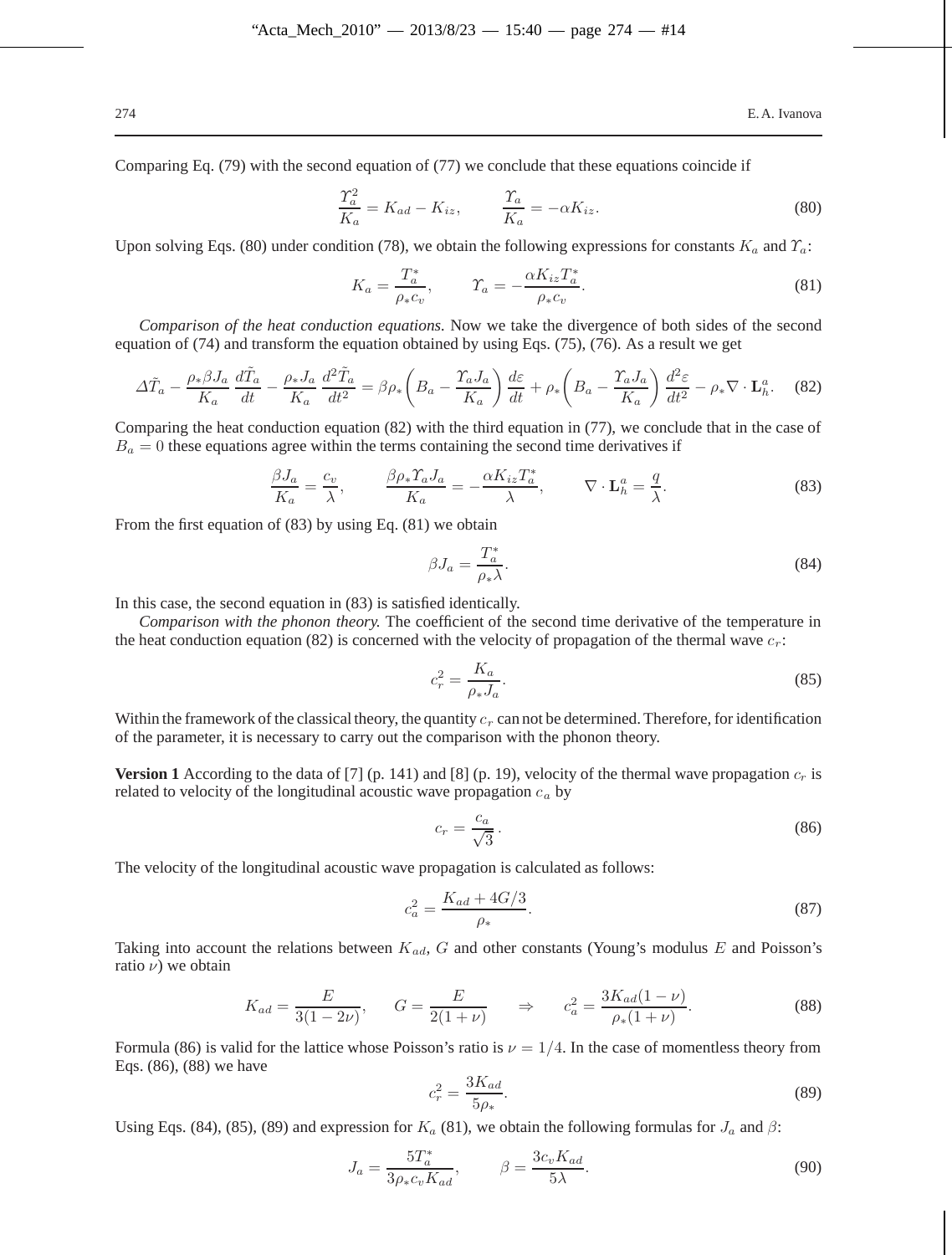**Version 2** According to the data of [9] (p. 215), the phonon velocity is defined by the group velocity of the longitudinal acoustic waves in a lattice:

$$
c_r = c_a \qquad \Rightarrow \qquad c_r^2 = \frac{K_{ad} + 4G/3}{\rho_*}.
$$
\n
$$
(91)
$$

From Eqs. (81), (84), (85), (91) we find the following expressions for  $J_a$  and  $\beta$ :

$$
J_a = \frac{T_a^*}{\rho_* c_v (K_{ad} + 4G/3)}, \qquad \beta = \frac{c_v (K_{ad} + 4G/3)}{\lambda}.
$$
 (92)

We emphasize the fact that expressions (81) for parameters  $K_a$  and  $\gamma_a$  and expression (84) for  $\beta J_a$  are always valid, while expressions (90), (92) for parameters  $J_a$  and  $\beta$  are valid only in the case of  $B_a = 0$ .

A comparison of the equations describing dynamics of the one-rotor gyrostat continuum with the classical equations of the coupled problem of thermoelasticity has shown that in the case of  $B<sub>a</sub> = 0$  these equations are only distinguished by the existence of inertial terms in the rotor dynamics equation and the absence of inertial terms in the classical heat conduction equation. Thus, in the case of  $B_a = 0$ , the proposed equations can be treated as the hyperbolic type equations of thermoelasticity.

# 4.2 Model of internal damping

There exist different macroscopic and microscopic models of internal damping. At present, however, viscoelasticity is not a well-developed science for the treatment of thermodynamical and dissipative phenomena. The point of view that internal damping is concerned with thermal effects is widespread, see e. g. [10]. When an acoustic wave propagates, the distribution of phonons is in a local thermodynamical equilibrium, i. e. the temperature changes adiabatically. Consequently, regions separated by the half-wavelength distance from one another have different temperatures and the irreversible heat flow between these regions arises as a result of heat conduction phenomena. This process causes transfer of the energy of the mechanical vibrations into heat energy. Now we do not call in question the idea about interplay of the internal damping and thermal effects. We emphasize that analysis of the experimental values of the volume (acoustic) viscosity of various substances shows that the volume viscosity is the independent substance characteristic which is not related to the heatconduction coefficient and other thermodynamical parameters. This means that we should not consider the nature of the acoustic viscosity to be directly connected with heat conduction mechanism. Let us emphasize that discussing the internal damping we mean only the volume (acoustic) viscosity. In our opinion, the shear viscosity has an absolutely different nature and it is not discussed here.

Let us consider the energy dissipation caused by the heat conduction phenomena. It is well-known that this energy dissipation takes place only in the case when the process is not isothermal and not adiabatic. Now let us consider the energy dissipation caused by the viscosity. This energy dissipation always takes place including the case of adiabatic process. Proceeding from this fact, we assume that dissipation is caused only by viscosity and the process is adiabatic, i. e. the volume density of entropy is constant:

$$
\vartheta_a = \vartheta_a^* = \text{const} \qquad \Rightarrow \qquad \tilde{\vartheta}_a = 0 \qquad \Rightarrow \qquad \tilde{T}_a = \Upsilon_a \,\varepsilon. \tag{93}
$$

When the comparison of the equations describing the dynamics of one-rotor gyrostat continuum with the classical equations of thermoelasticity has been carried out we assumed that  $B_a = 0$ . Now we reject this restriction. We suppose that the terms containing parameter  $B_a$  are concerned with the internal damping mechanism. In order to argue in favour of this hypothesis, we consider the heat conduction equation (82). Let us transform this equation by using adiabatic condition (93). As a result, we obtain

$$
\Upsilon_a \Delta \varepsilon - \rho_* \beta B_a \frac{d\varepsilon}{dt} - \rho_* B_a \frac{d^2 \varepsilon}{dt^2} = -\rho_* \nabla \cdot \mathbf{L}_h^a. \tag{94}
$$

It is easy to see that Eq. (94) contains a dissipative term. This dissipative term is in no way concerned with the heat conduction phenomena.

In order to clarify the physical meaning of the coefficients in Eq. (94), we put a stop to the discussion of the proposed model and consider the motion of a viscous fluid in which the pressure obeys the Stokes law. The liquid state (in the case of no external mass forces) is described by the following equations:

$$
\nabla p = \rho_* \frac{d\mathbf{v}}{dt}, \qquad p = \eta_v \frac{d\varepsilon}{dt}, \qquad (95)
$$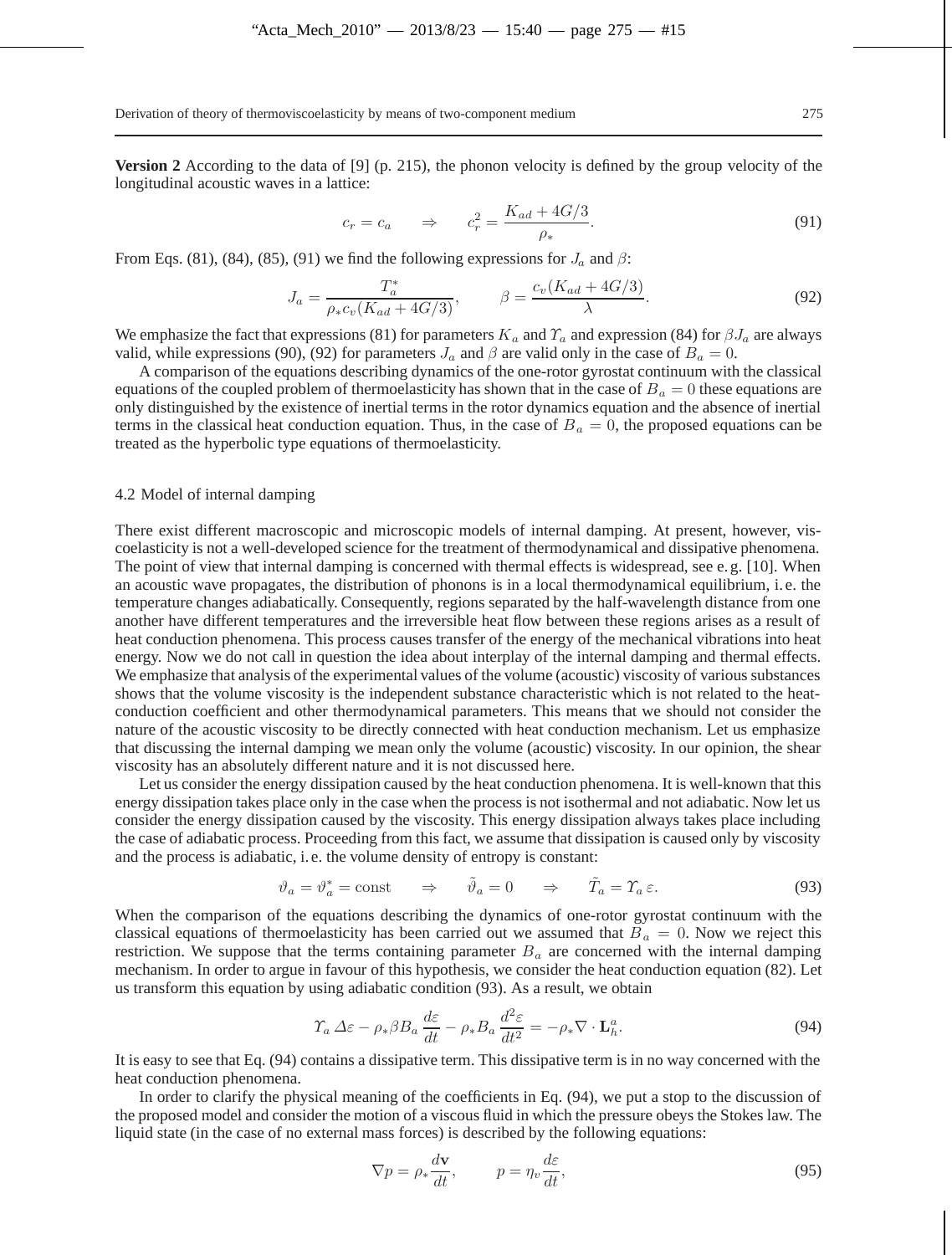where  $\eta_v$  is the volume (acoustic) viscosity. From Eqs. (95) we obtain the relation between the flow of matter  $\rho_*$ **v** and the volume strain gradient

$$
\eta_v \nabla \varepsilon = \rho_* \mathbf{v}.\tag{96}
$$

By taking the divergence of both sides of Eqs. (96), we obtain the self-diffusion equation which can be generalized by adding the source term  $\rho_* \Psi$  in it:

$$
\eta_v \Delta \varepsilon - \rho_* \frac{d\varepsilon}{dt} = -\rho_* \Psi. \tag{97}
$$

Comparing Eq. (94) with the self-diffusion equation (97), we find these two equations to be equivalent with the only difference that the former contains the inertial term if

$$
\frac{\Upsilon_a}{\beta B_a} = \eta_v, \qquad \frac{1}{\beta B_a} \nabla \cdot \mathbf{L}_h^a = \Psi.
$$
\n(98)

From the first equation of (98) by using the second equation of (81), we get

$$
\beta B_a = -\frac{\alpha K_{iz} T_a^*}{\rho_* c_v \eta_v}.
$$
\n(99)

As evident from Eq. (99), parameter  $B_a$  is negative for finite values of the volume viscosity  $\eta_v$  and is equal to zero when  $\eta_v \to \infty$ .

In order to clarify the physical meaning of the obtained result we now consider the dissipative term in Eq. (74) for the rotors dynamics

$$
\rho_* \mathbf{L}_f^a = -\beta \rho_* (B_a \mathbf{v} + J_a \boldsymbol{\omega}_a). \tag{100}
$$

Upon substituting expressions for parameters (84), (99) into Eq. (100) we get

$$
\rho_* \mathbf{L}_f^a = \frac{\alpha K_{iz} T_a^*}{c_v \eta_v} \mathbf{v} - \frac{T_a^*}{\lambda} \boldsymbol{\omega}_a.
$$
\n(101)

Let us calculate the power of the dissipative moment (101):

$$
\rho_* \mathbf{L}_f^a \cdot \boldsymbol{\omega}_a = \frac{\alpha K_{iz} T_a^*}{c_v \eta_v} \mathbf{v} \cdot \boldsymbol{\omega}_a - \frac{T_a^*}{\lambda} \boldsymbol{\omega}_a \cdot \boldsymbol{\omega}_a.
$$
 (102)

The second term in expression (102) is dissipative. When the heat-conduction coefficient decreases then the dissipation increases. The first term in expression (102) determines the process which under the certain conditions can become inverse to dissipative one. In particular, in the isothermal case, the inequality  $\mathbf{v} \cdot \mathbf{w}_a > 0$ is valid and, therefore, the first term in expression (102) determines process of the energy supply from the thermal ether. When the volume viscosity decreases then the energy supply in the body from the thermal ether increases.

Let us transform Eq. (102) by separating the total squares in it:

$$
\rho_* \mathbf{L}_f^a \cdot \boldsymbol{\omega}_a = \frac{\lambda \alpha^2 K_{iz}^2 T_a^*}{4 \eta_v^2 c_v^2} \mathbf{v} \cdot \mathbf{v} - \frac{T_a^*}{\lambda} \left( \boldsymbol{\omega}_a - \frac{\lambda \alpha K_{iz}}{2 \eta_v c_v} \mathbf{v} \right)^2.
$$
 (103)

It is easy to see that the second term in expression (103) determines the dissipative process and the first term characterizes the process of the energy supply from the thermal ether. The first term is inversely as the square of the viscosity. Therefore, when the volume viscosity decreases then the supply of energy of the thermal ether into the body increases. The second term defining the dissipative process also depend on the volume viscosity. As a result the energy interchange between the body and the thermal ether depends on the volume viscosity in a complicated manner. Thus, the volume viscosity characterizes the natural ability of a substance to absorb the energy of the thermal ether. Will this ability be realized? It depends on other properties of the substance and external circumstances. The volume viscosity of gases is very small and therefore gases possess a good ability to absorb the energy of the thermal ether. Therefore, the gas particles are in a state of intense motion in spite of the energy dissipation caused by the heat conduction phenomena. The volume viscosity of fluids (even inviscid fluid) is much greater than the volume viscosity of gases. The volume viscosity of solids is so great that it can be considered to approach infinity. In this case, parameter  $B_a$  is negligible. Thus, the problem of thermoelasticity is admissible for solids while for fluids and gases it is important to take into account the terms dependent on the volume viscosity.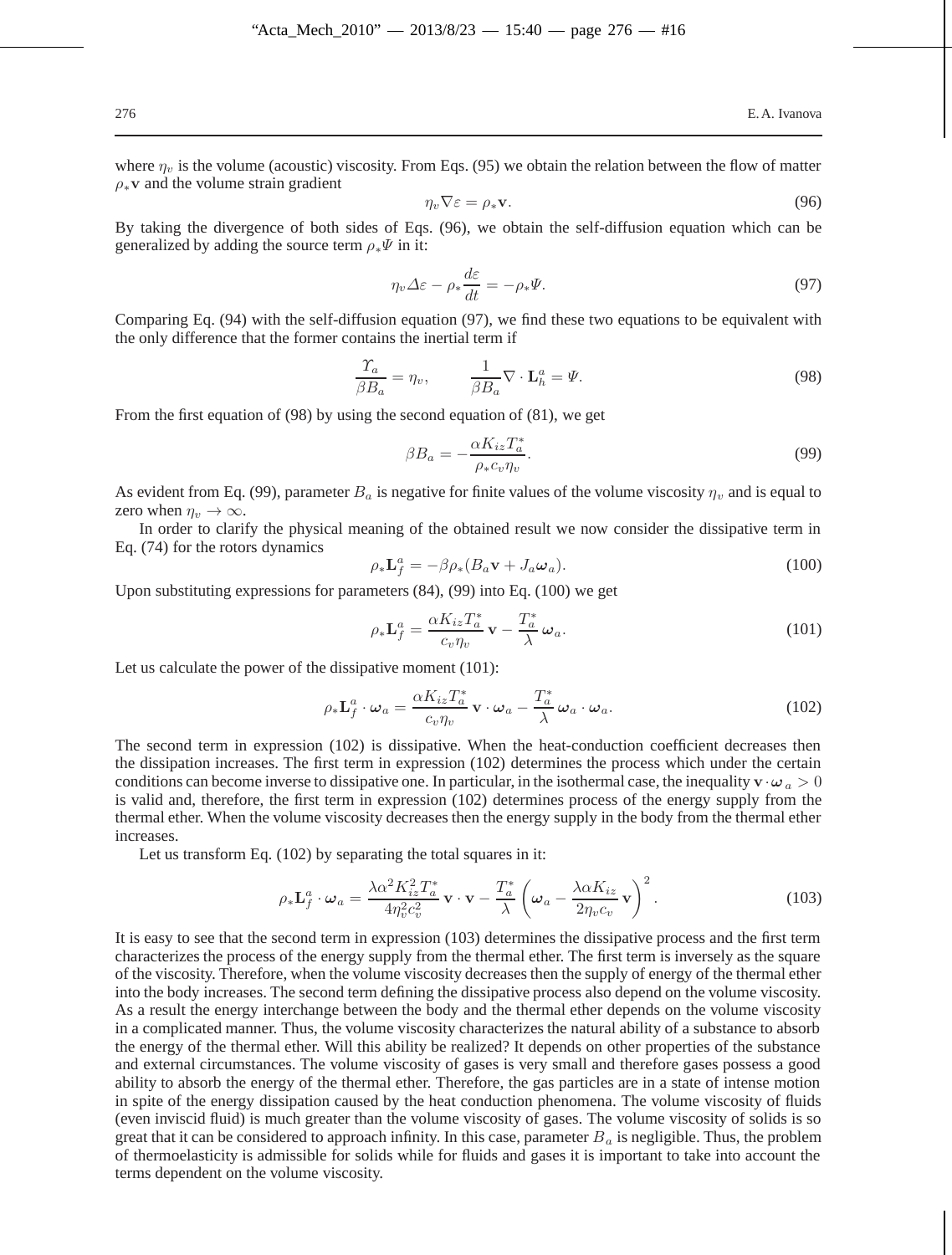# 4.3 Generalized Fourier law

The classical derivation of the heat conduction equation is based on applying the Fourier law which relates heat flow and temperature gradient. In the proposed model, the counterpart of the Fourier law follows from the second equation in (74).

Let us consider the energy balance equation in integral form (46). The term  $\int_{(S)}$  **T**<sub>n</sub> ·  $\omega$  dS on the righthand side of this equation expresses the power of moment acting on the rotors of the gyrostats in the control volume V produced by the rest of the continuum. Let us introduce the notation

$$
h_n = \mathbf{T}_n \cdot \boldsymbol{\omega}.\tag{104}
$$

A quantity  $h_n$  can be treated as the rate of supply of the rotor interaction energy through the bounding surface  $S$  of the control volume  $V$ .

By the standard reasoning we now introduce the concept of vector **h** of the rotor interaction energy flow. According to the Stokes rule, the rate of the energy supply  $h_n$  through the bounding surface is expressed in terms of the energy flow vector **h** as

$$
h_n = \mathbf{n} \cdot \mathbf{h}.\tag{105}
$$

Thus, in our opinion, the vector **h** defined by Eqs. (104) and (105) can be treated as the heat flow vector.

Taking into account the definition of the rotors moment stress tensor  $\mathbf{M}_n = \mathbf{n} \cdot \mathbf{M}$  and using the fact that the tensor **M** is spherical we transform expression (104) as follows:

$$
h_n = \mathbf{T}_n \cdot \boldsymbol{\omega} = \mathbf{n} \cdot \mathbf{T} \cdot \boldsymbol{\omega} = \mathbf{n} \cdot T \mathbf{E} \cdot \boldsymbol{\omega} = \mathbf{n} \cdot (T \boldsymbol{\omega}) = \mathbf{n} \cdot (T_a \boldsymbol{\omega}_a). \tag{106}
$$

Upon comparing Eq. (105) with Eq. (106) in view of an arbitrary choice of a normal **n** we arrive at the conclusion:

$$
\mathbf{h} = T_a \,\boldsymbol{\omega}_a. \tag{107}
$$

Substituting the expression for vector  $\omega_a = h/T_a$  into the second equation of (74) and carrying out some transformation within the framework of the linear model we obtain

$$
\beta^{-1} \frac{d}{dt} \left( \mathbf{h} + \frac{T_a^* B_a}{J_a} \mathbf{v} \right) + \mathbf{h} + \frac{T_a^* B_a}{J_a} \mathbf{v} = \frac{T_a^*}{\rho_* \beta J_a} \left( \nabla T_a + \rho_* \mathbf{L}_h \right).
$$
 (108)

Substitution of expressions for parameters (84), (99) into Eq. (108) gives

$$
\beta^{-1} \frac{d}{dt} \left( \mathbf{h} + \frac{\lambda \alpha K_{iz} T_a^*}{\eta_v c_v} \rho_* \mathbf{v} \right) + \mathbf{h} + \frac{\lambda \alpha K_{iz} T_a^*}{\eta_v c_v} \rho_* \mathbf{v} = \lambda (\nabla T_a + \rho_* \mathbf{L}_h).
$$
 (109)

Equation (109) is the counterpart and generalization of the Fourier law. Time derivatives in Eq. (109) being neglected we get

$$
\mathbf{h} + \frac{\lambda \alpha K_{iz} T_a^*}{\eta_v c_v} \rho_* \mathbf{v} = \lambda \big( \nabla T_a + \rho_* \mathbf{L}_h \big).
$$
 (110)

We emphasize two important differences between Eq. (110) and the classical Fourier law. First, Eq. (110) contains the term characterizing the external thermal action. Second, Eq. (110) contains the term depending on the flow of matter so that the expression on the left-hand side of Eq. (110) is the generalized heat flow which consists of the true heat flow **h** and the thermo-diffusion flux. Thus, Eq. (110) not only expresses the Fourier law but also describes the Soret effect (see e. g. [11], [12]) stating that the temperature gradient causes the flow of matter.

We pay attention to the fact that the generalized heat flow (108) contains not only the heat flow and the flow of matter but also their time derivatives. The similar generalization of the transport equations can be found e.g. in [13]. The presence of the time derivatives of the flows in the transport equations reflects the fact that the body responds to appearance of the temperature gradient not instantly and possesses certain relaxation time due to inertance of the body. Coefficient  $\beta^{-1}$  of the derivative of the generalized heat flow is the relaxation time scale. Taking into account the fact that the generalized heat flow contains the term depending on the flow of matter it is hard to say whether the parameter  $\beta^{-1}$  can be identified with the heat flow relaxation time scale or whether it is a generalized characteristic of the relaxation time scales of the heat flow and the flow of matter.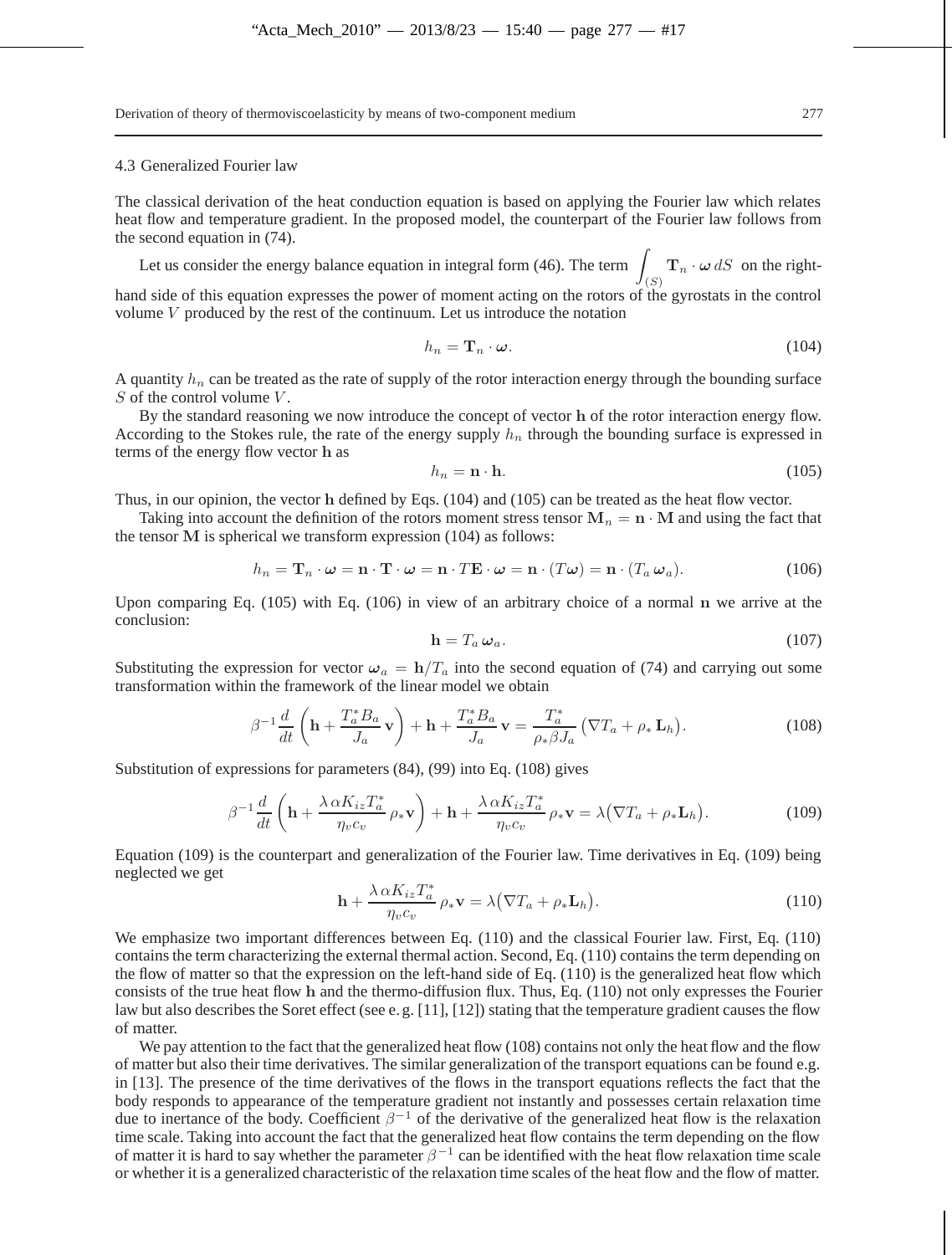## 4.4 Internal damping in the ideal gas

Now, we consider the problem of propagation of the acoustic waves in the ideal gas. Since the acoustic speed is much greater than "the speed of heat propagation" the terms containing derivatives with respect to space coordinates in the heat conduction equation [see the second equation of (74)] can be neglected. In addition we take into account the fact that for macroscopic scale level the inertia terms are negligible. As a result we have

$$
\omega_a \approx -\frac{B_a}{J_a} \mathbf{v} \Rightarrow \tilde{\vartheta}_a \approx -\frac{B_a}{J_a} \varepsilon \Rightarrow \tilde{T}_a \approx \left(\Upsilon_a - \frac{B_a K_a}{J_a}\right) \varepsilon. \tag{111}
$$

The second and the third equations in (111) are obtained by using Eqs. (75), (76). Substituting Eq. (111) into the first equations in (74), (76) and carrying out some reductions we get

$$
\left(K_{ad} - \frac{\Upsilon_a B_a}{J_a}\right) \Delta \varepsilon = \rho_* \left(1 - \frac{B_a^2}{J_a}\right) \frac{d^2 \varepsilon}{dt^2}.
$$
\n(112)

The acoustic speed in the ideal gas is well-known to be calculated as

$$
c_a^2 = \frac{K_{ad}}{\rho_*} \equiv \frac{T_a^* c_p (c_p - c_v)}{c_v}.
$$
 (113)

At the same time, according to Eq. (112), the acoustic speed in the ideal gas is determined by the formula

$$
c_a^2 = \frac{K_{ad} - \Upsilon_a B_a / J_a}{\rho_*(1 - B_a^2 / J_a)}, \qquad \Upsilon_a = -\frac{K_{iz}}{\rho_* c_v} = -\frac{T_a^*(c_p - c_v)}{c_v},\tag{114}
$$

where expression for  $\Upsilon_a$  is obtained from Eqs. (81) by using the fact that for the ideal gas  $\alpha = 1/T_a^*$ . Upon comparing Eq. (113) with Eqs. (114), we conclude that for the ideal gas the parameter  $B_a$  is determined as follows:

$$
B_a = \frac{\Upsilon_a}{K_{ad}} \equiv -\frac{1}{\rho_* c_p}.\tag{115}
$$

Now we consider a self-diffusion in the ideal gas. A diffusion process being slow, the inertia term in the first equation of (74) can be neglected. Then in the case  $f = 0$ , the first equation in (74) takes the form  $\Delta p_e = 0$ , where  $p_e$  is the elastic pressure. Then in accordance with Eqs. (76) the following relations between the temperature and the volume strain are valid:

$$
\Delta \tilde{T}_a \approx -\frac{K_a K_{iz}}{\Upsilon_a} \Delta \varepsilon, \qquad \frac{d\tilde{T}_a}{dt} \approx -\frac{K_a K_{iz}}{\Upsilon_a} \frac{d\varepsilon}{dt}.
$$
\n(116)

Let us neglect the inertia terms in the heat conduction equation (82) and reduce this equation by using relations (116). As a result, we obtain

$$
\Delta \varepsilon - \left[ \frac{\rho_* \beta J_a}{K_a K_{iz}} \left( K_{iz} + \frac{T_a^2}{K_a} \right) - \frac{\rho_* \beta B_a T_a}{K_a K_{iz}} \right] \frac{d\varepsilon}{dt} = \frac{\rho_* T_a}{K_a K_{iz}} \nabla \cdot \mathbf{L}_h^a.
$$
 (117)

Next we substitute into Eq. (117) the expressions of the model parameters (81), (84), (99) which are valid for a substance in all aggregative states and also the relations  $\alpha = 1/T_a^*$  and  $K_{iz} = \rho_* T_a^* (c_p - c_v)$  which are valid for the ideal gas. Now we have

$$
\Delta \varepsilon - \left[ \frac{\rho_* c_p}{\lambda} - \frac{\rho_* (c_p - c_v)}{c_v \eta_v} \right] \frac{d\varepsilon}{dt} = -\frac{\rho_*}{T_a^*} \nabla \cdot \mathbf{L}_h^a.
$$
\n(118)

In the case of the ideal gas, the self-diffusion equation is well-known

$$
D_*\Delta \varepsilon - \frac{d\varepsilon}{dt} = \Psi, \qquad D_* = \frac{\lambda}{\rho_* c_v},\tag{119}
$$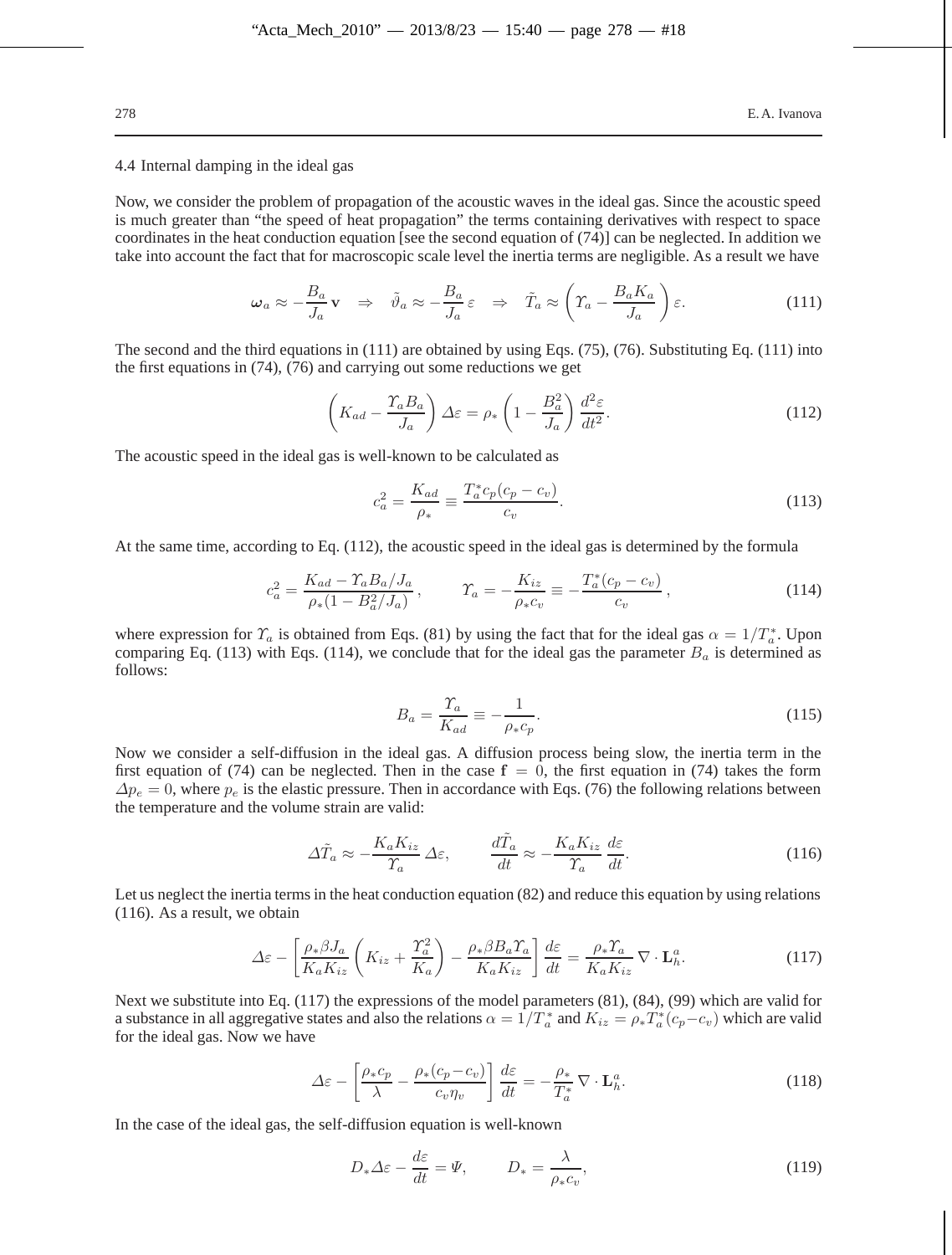where  $D_*$  is the self-diffusion coefficient obtained theoretically from the molecular-kinetic theory, see e.g. [14], [15], [16]. Comparing the self-diffusion equations (118) and (119) we obtain the following value of the volume viscosity of the ideal gas:

$$
\eta_v = \frac{\lambda}{c_v}.\tag{120}
$$

According to the molecular-kinetic theory, the volume viscosity of the monoatomic ideal gas is equal to zero. The volume viscosity of the diatomic and polyatomic ideal gas is non-zero but much smaller than the shear viscosity. Formula (120) contradicts these facts. However, we emphasize that it is very difficult to determine the volume viscosity of a gas experimentally since the heat transfer and the mass transfer interact with each other.

Now we determine the parameter  $\beta$  for the ideal gas taking into account Eqs. (115), (120) and using relation (99) for  $\beta B_a$  which is valid for gases, however it was obtained for the viscous fluids. As a result, we obtain

$$
\beta = \frac{K_{ad}}{\eta_v} \equiv \frac{c_v K_{ad}}{\lambda}.
$$
\n(121)

Next we determine parameter  $J_a$  for the ideal gas using expression (121) and relation (84) for  $\beta J_a$  which is valid for fluids and gases, however it was obtained for solids. As a result, we obtain

$$
J_a = \frac{1}{\rho_*^2 c_p (c_p - c_v)}.
$$
\n(122)

Thus, in the case of the ideal gas as well as in the case of the solids all parameters of the model have been obtained. However, unlike for solids the parameters of the ideal gas are determined unambiguously.

## 4.5 Physical meaning of the relaxation time scale

In the disscussion of the generalized Fourier law the parameter  $\beta^{-1}$  was shown to be a relaxation time scale. However, the physical meaning of the parameter  $\beta^{-1}$  remains not entirely clear. The object of this section is to clarify the meaning of the parameter  $\beta^{-1}$  by applying the reasoning which is not concerned with the heat flow vector and the Fourier law and is based on reduction of the dynamics equation to the standard form for the classical continuum without a microstructure.

Now we consider Eqs. (74) of dynamics of the one-rotor gyrostat continuum. The first equation in (74) differs from the dynamics equation of the classical continuum by the term containing the vector  $\omega_a$ . Let us reduce system (74) to eliminate the vector  $\omega_a$  from the first equation of the system. To this end, we express the derivative of  $\omega_a$  from the first equation in (74) and substitute it into the time derivative of the second equation in (74). As a result, we obtain the equation relating the absolute temperature with the quantities characterizing the stress–strain state of the continuum:

$$
\frac{d}{dt}\left(\nabla\cdot\boldsymbol{\tau}+\rho_{*}\mathbf{f}-\rho_{*}\left[1-\frac{B_{a}^{2}}{J_{a}}\right]\frac{d\mathbf{v}}{dt}\right)+\beta\left(\nabla\cdot\boldsymbol{\tau}+\rho_{*}\mathbf{f}-\rho_{*}\left[1-\frac{B_{a}^{2}}{J_{a}}\right]\frac{d\mathbf{v}}{dt}\right)=\frac{B_{a}}{J_{a}}\frac{d}{dt}\left[\nabla\tilde{T}_{a}+\rho_{*}\mathbf{L}_{h}^{a}\right].
$$
\n(123)

Solving Eq. (123) for the quantity enclosed in brackets we get

$$
\nabla \cdot \left[ \boldsymbol{\tau} - \frac{B_a}{J_a} \int_0^t \frac{d\tilde{T}_a(\boldsymbol{\tau})}{d\boldsymbol{\tau}} e^{-\beta(t-\boldsymbol{\tau})} d\boldsymbol{\tau} \mathbf{E} \right] + \rho_* \left[ \mathbf{f} - \frac{B_a}{J_a} \int_0^t \frac{d\mathbf{L}_h^a(\boldsymbol{\tau})}{d\boldsymbol{\tau}} e^{-\beta(t-\boldsymbol{\tau})} d\boldsymbol{\tau} \right] = \rho_* \left( 1 - \frac{B_a^2}{J_a} \right) \frac{d\mathbf{v}}{dt} . \tag{124}
$$

Let us introduce the notations

$$
\hat{\tau} = \left(1 - \frac{B_a^2}{J_a}\right)^{-1} \left[\tau - \frac{B_a}{J_a} \int_0^t \frac{d\tilde{T}_a(\tau)}{d\tau} e^{-\beta(t-\tau)} d\tau \mathbf{E}\right],
$$

$$
\mathbf{F} = \left(1 - \frac{B_a^2}{J_a}\right)^{-1} \left[\mathbf{f} - \frac{B_a}{J_a} \int_0^t \frac{d\mathbf{L}_h^a(\tau)}{d\tau} e^{-\beta(t-\tau)} d\tau\right].
$$
(125)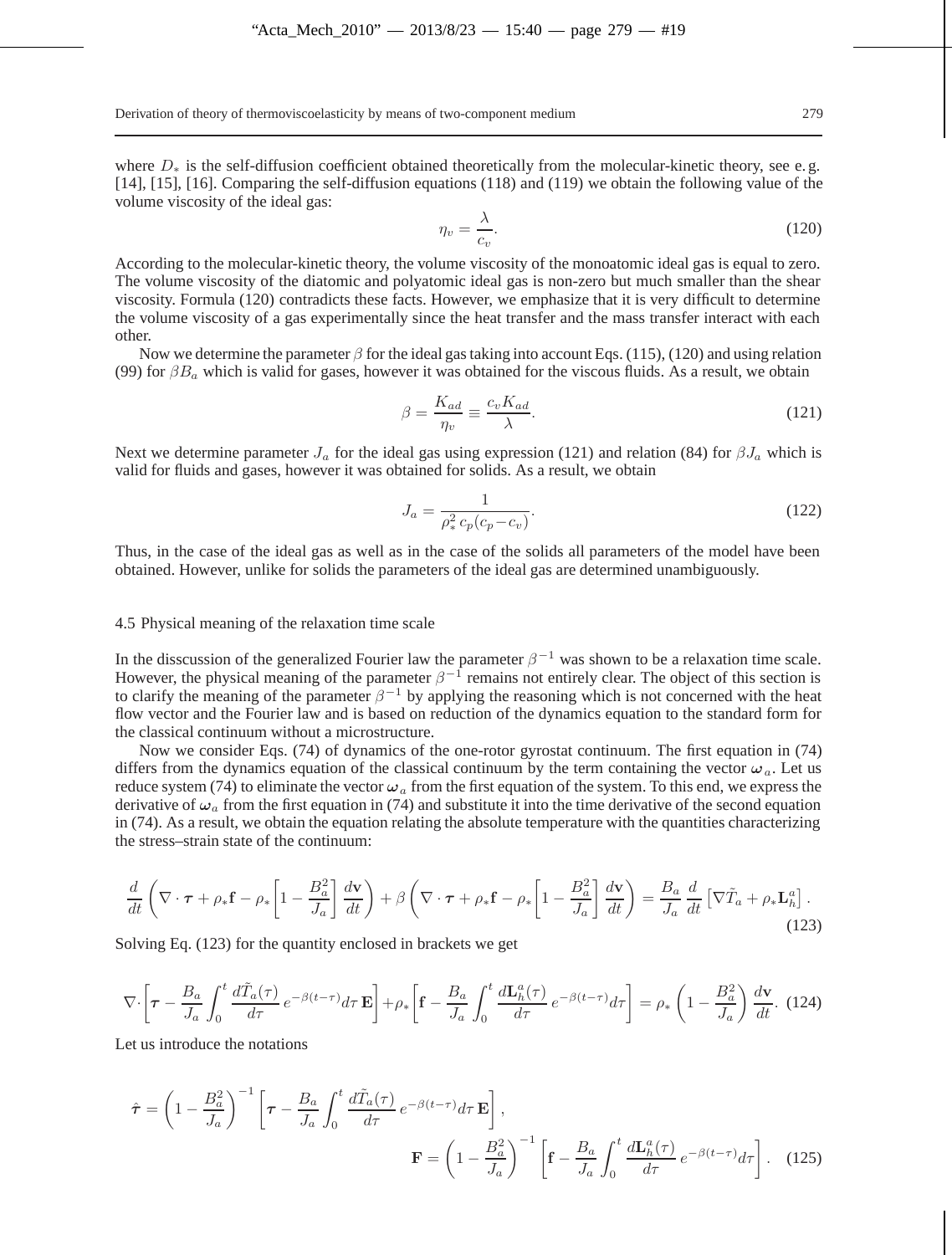Next we write down Eq. (124) upon using notations (125)

$$
\nabla \cdot \hat{\tau} + \rho_* \mathbf{F} = \rho_* \frac{d\mathbf{v}}{dt},
$$
\n(126)

Equation (126) can be considered as the dynamics equation of the classical continuum without a microstructure where *τ*ˆ is the stress tensor and**F**is the mass density of the external action. Due to the presence of relaxation term in the stress tensor *τ*ˆ [see Eq. (125)] we can interpret the above theory as the theory of thermoviscoelasticity.

In mathematical models of viscoelastic solids, as a rule, the relaxation terms depend on the strain rate but not on the time rate of temperature change. It is easy to show that under the adiabatic condition (93) expression (125) for  $\hat{\tau}$  takes a form which is typical for the model of viscoelastic solid:

$$
\tilde{T}_a = \Upsilon_a \,\varepsilon \quad \Rightarrow \quad \hat{\boldsymbol{\tau}} = \left(1 - \frac{B_a^2}{J_a}\right)^{-1} \left[\boldsymbol{\tau} - \frac{B_a \Upsilon_a}{J_a} \int_0^t \frac{d\varepsilon(\boldsymbol{\tau})}{d\boldsymbol{\tau}} \, e^{-\beta(t-\boldsymbol{\tau})} d\boldsymbol{\tau} \, \mathbf{E}\right].\tag{127}
$$

At first sight Eq. (127) seems to allow one to interpret the parameter  $\beta^{-1}$  as the relaxation time of the viscous stresses. Detailed analysis reveals that it is not true. Indeed, in the case  $B_a = 0$  the relaxation terms in Eqs. (125), (127) vanish and the theory of thermoviscoelasticity converts to the theory of thermoelasticity. The parameter  $\beta^{-1}$ , as evident from Eq. (99), is not equal to zero under both presence and absence of the viscous stresses. Therefore Eqs. (125), (127) do not give grounds to interpret parameter  $\beta^{-1}$  as the relaxation time of the viscous stresses.

Thus,  $\beta^{-1}$  can be considered either as the heat flow relaxation time or as a combination of the heat flow relaxation time and the relaxation time of the viscous stresses. In theory of rheological models, as a rule, in order to calculate the reciprocal of resultant relaxation time it is necessary to sum up the reciprocals of all relaxation times. Conforming to this rule, we suppose that  $\beta^{-1}$  being a combination of the relaxation times is calculated as

$$
\frac{1}{\beta^{-1}} = \frac{1}{\tau_h} + \frac{1}{\tau_v},\tag{128}
$$

where  $\tau_h$  is the heat flow relaxation time and  $\tau_v$  is the relaxation time of the viscous stresses.

## 4.6 Parameters of the proposed model for solids, fluids and gases

We have obtained formulas  $(81)$ ,  $(84)$ ,  $(99)$  relating the parameters of proposed model with the known thermodynamical constants, which are valid for solids, fluids and gases. In the cases of the solid and the ideal gas we succeeded in determining all parameters of the model. For solids  $B_a = 0$  and quantities  $J_a$  and  $\beta$  are calculated by either (90) or (92) depending on the method of determination of velocity of phonons (heat-waves) propagation. For the ideal gas quantities  $B_a$ ,  $\beta$  and  $J_a$  are calculated correspondingly by formulas (115), (121), (122). In the case of viscous fluid we do not have enough equations to determine all parameters of the model. This problem can be solved by the assumption that the formulas relating the parameters of proposed model with known thermodynamical constants must be the same for substances in all aggregative states. For the solids two versions of determination of the parameters having been proposed. Therefore, two corresponding versions should be considered in general.

**Version 1** Let us assume that the quantities  $J_a$  and  $\beta$  for solids are calculated by formulas (90). In order to bring to conformity the formula for parameter  $\beta$  in the case of solids (90) with the formula for parameter  $\beta$  in the case of the ideal gas (121) we rewrite the latter in the equivalent form

$$
\beta = \frac{3c_v K_{ad}}{5\lambda} + \frac{2K_{ad}}{5\eta_v}.\tag{129}
$$

It is easy to see that when the volume viscosity  $\eta_v$  tends to infinity then expression (129) coincides with formula (90). Thus, formula (129) is valid for both the ideal gas and solids. Let us suppose that this formula is valid also for the viscous fluid. Then formula (129) turns out to be valid for a substance in all aggregative states.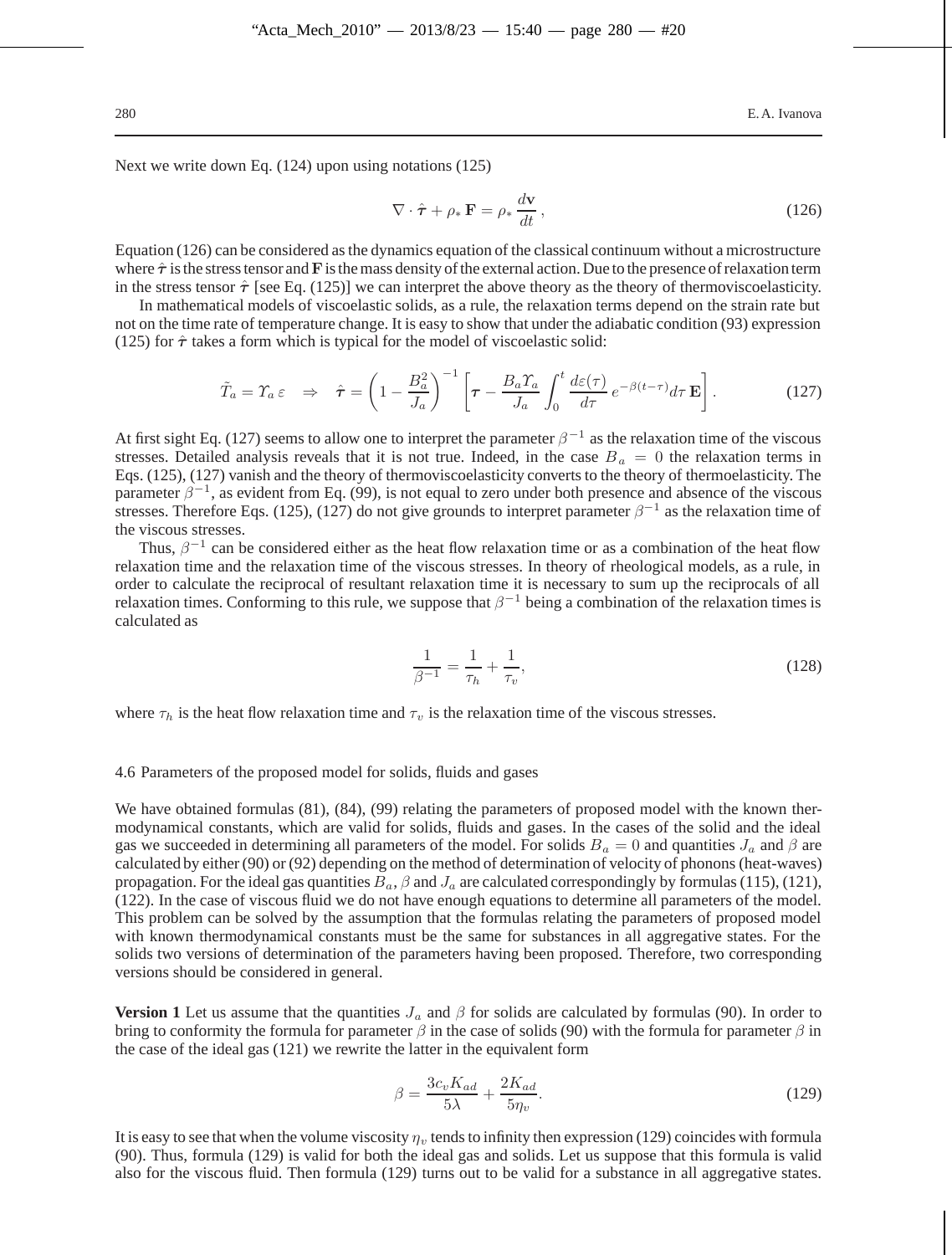Comparing Eq. (129) with Eq. (128) we see that it is reasonable to define the relaxation times of the heat flow and viscous stresses as

$$
\tau_h = \frac{5\lambda}{3c_v K_{ad}}, \qquad \tau_v = \frac{5\eta_v}{2K_{ad}}.\tag{130}
$$

We notice that Eqs. (130) are interesting only from the theoretical point of view. To carry out practical calculations we need only formula (129).

Now using Eqs. (84), (99), (129), we obtain the following expressions for parameters  $B_a$  and  $J_a$ :

$$
B_a = -\frac{5\alpha T_a^* \lambda}{\rho_* c_p (2\lambda + 3c_v \eta_v)}, \qquad J_a = \frac{5T_a^* \eta_v}{\rho_* K_{ad} (2\lambda + 3c_v \eta_v)}.
$$
(131)

It is not difficult to show that when the volume viscosity  $\eta_v$  tends to infinity,  $B_a$  vanishes and  $J_a$  coincides with the quantity determined by Eq. (90). In addition, we observe that when  $\eta_v = \lambda/c_v$  then parameters  $B_a$ and  $J_a$  coincide with their values determined by Eqs. (115), (122). Thus we establish that expressions (131) include the formulas obtained above for solids and the ideal gas as the special cases.

**Version 2** Let us assume that the quantities  $J_a$  and  $\beta$  for solids are calculated by formulas (92). It is easy to see that in the case of the ideal gas Eqs. (121), (122) for  $J_a$  and  $\beta$  are the special cases of Eqs. (92). Now we suppose that formulas (92) are valid also for the viscous fluid. Then using expression (92) for  $\beta$  and expression (99) for  $\beta B_a$  we obtain the following formula for  $B_a$ :

$$
B_a = -\frac{\lambda \alpha K_{iz} T_a^*}{\eta_v \rho_* c_v^2 (K_{ad} + 4G/3)}.
$$
\n(132)

It is not difficult to see that Eq. (132) vanishes in the case of solids when  $\eta_v \to \infty$  and it turns into expression (115) in the case of the ideal gas when  $\eta_v = \lambda/c_v$ ,  $\alpha = 1/T_a^*$ . Thus we establish that formulas (92) for  $J_a$  and  $\beta$  and formula (132) for  $B_a$  are valid for substances in all aggregative states.

From the formal point of view, both variants of determination of the parameters  $B_a$ ,  $J_a$  and  $\beta^{-1}$  are equally admissible since all these formulas were deduced with the same degrees of strictness. The physical meanings of the constants obtained above are essentially different.

## 4.7 Thermoelastic and thermodynamic forces

The foregoing considerations reveal that upon introducing viscous stresses the first equation in (74) can be reduced to the form which is standard for the classical continuum without microstructure. Deficiency of this approach is that it can be realized only in the case of the linear theory. Now we consider an alternative method of reduction of the dynamic equation to the standard form. The advantage of this method is in the possibility to apply it in the case of the nonlinear theory.

It is well-known that an arbitrary vector can be represented in terms of the scalar and vector Helmholtz potentials. We use this representation for the dynamic term containing the vector  $\omega_a$  on the right-hand side of the first equation of system (74):

$$
-\rho_* B_a \frac{d\omega_a}{dt} = \nabla p + \nabla \times \mathbf{t}, \qquad \nabla \cdot \mathbf{t} = 0.
$$
 (133)

Here p is the scalar potential, **t** is the vector potential. Let us rewrite the first equation of (74) by using notation (133):

$$
\nabla \cdot \left( \boldsymbol{\tau} + \boldsymbol{\tau}_{*} \right) + \rho_{*} \mathbf{f} = \rho_{*} \frac{d\mathbf{v}}{dt}, \qquad \boldsymbol{\tau}_{*} = p \mathbf{E} + \mathbf{E} \times \mathbf{t}.
$$
 (134)

Equation (134) is the dynamic equation of the continuum consisting of the ordinary classical particles (point masses) whose interaction is characterized by the stress tensor  $\tilde{\tau} = \tau + \tau_*$ . At first sight, the fact that the momentum balance equation (134) contains the antisymmetric part of the stress tensor  $\mathbf{E} \times \mathbf{t}$  seems to be strange. Indeed, it was a priori assumed that in the angular momentum balance equation the moment stress tensor and external distributed moment are equal to zero [see Eqs.  $(72)$ ] and also the inertia tensor  $\mathbf{I}_{*}^{(0)}$  is equal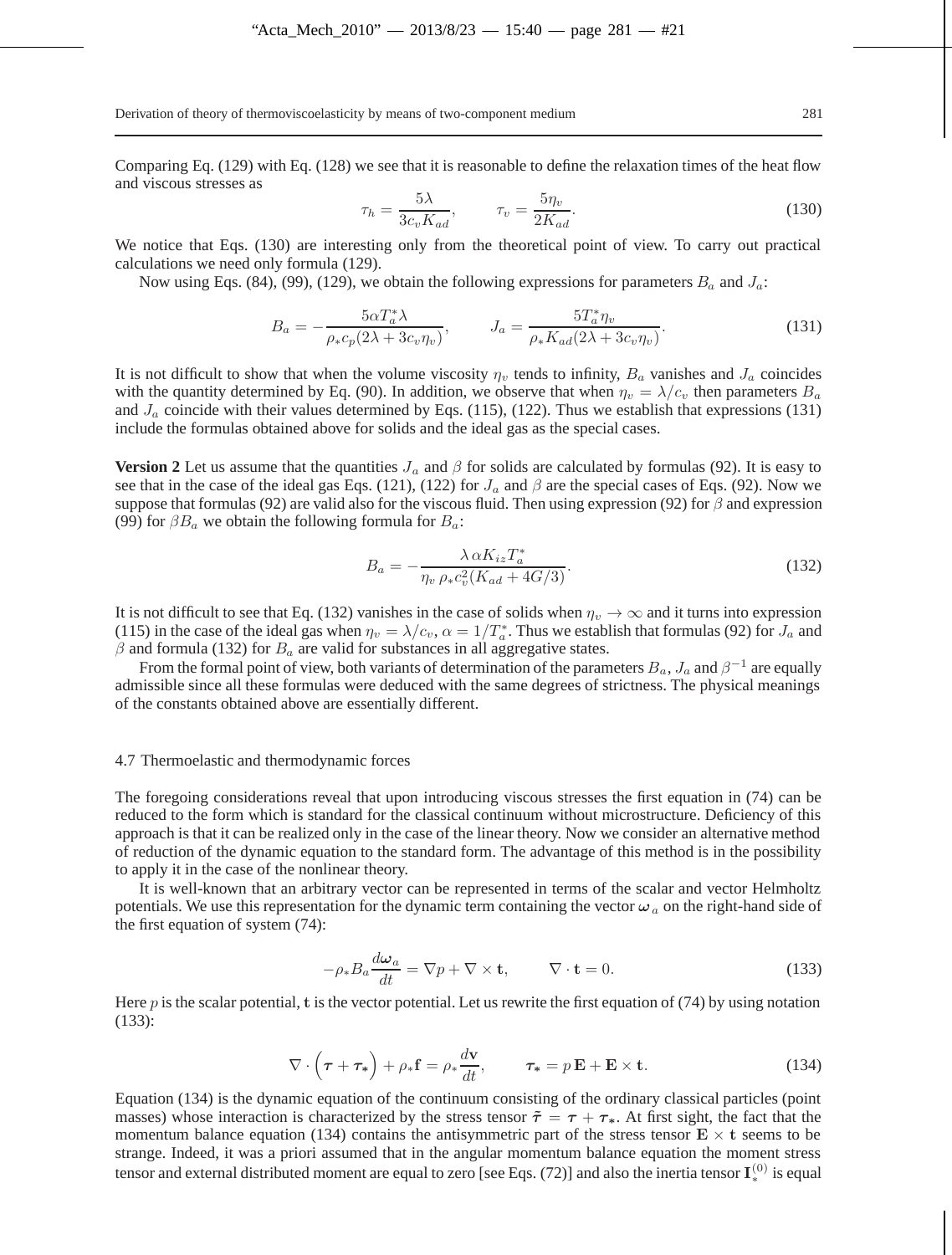to zero. Consequently the vector invariant of the stress tensor must vanish. This contradiction can be easy eliminated by introducing the moment stress tensor  $\mu_*$  such that

$$
\mu_* = \mathbf{E} \times \mu, \qquad \nabla \times \mu = 2t. \tag{135}
$$

Taking into account the moment stress tensor (135), we write the angular momentum balance equation as

$$
\nabla \cdot \boldsymbol{\mu}_{*} + (\boldsymbol{\tau}_{*})_{\times} = 0. \qquad (136)
$$

This equation is an identity but from the formal point of view it eliminates all contradictions concerned with the presence of the antisymmetric part of the stress tensor  $\tilde{\tau}$ .

As follows from the definition of stress tensor  $\tau_{*}$  [see Eqs. (133), (134)] in the static problems, this stress tensor vanishes. Therefore, in contrast to the tensor of thermoelastic stresses *τ* , we shall call tensor *τ<sup>∗</sup>* the tensor of thermodynamic stresses. Quantities p and **t** will be called correspondingly the thermodynamic pressure and the thermodynamic stress vector. It is not difficult to see that thermodynamic stresses exist only when  $B_a \neq 0$ , i. e. in the case of gases and fluids.

From Eq. (133) upon using Eqs. (75), (76) we obtain the following differential equation for determining the thermodynamic pressure p:

$$
\Delta p = \frac{\rho_* B_a \Upsilon_a}{K_a} \frac{d^2 \varepsilon}{dt^2} - \frac{\rho_* B_a}{K_a} \frac{d^2 \tilde{T}_a}{dt^2}.
$$
\n(137)

From Eq. (133) by using the second equation of (74), we get the following differential equation for determining the thermodynamic stress vector **t**:

$$
\beta^{-1}\frac{d\Delta t}{dt} + \Delta t = -\frac{\rho_* B_a^2}{J_a} \left( \beta^{-1}\frac{d^2 \nabla \times \mathbf{v}}{dt^2} + \frac{d \nabla \times \mathbf{v}}{dt} \right) + \frac{\rho_* B_a}{\beta J_a} \frac{d \nabla \times \mathbf{L}_h^a}{dt} \,. \tag{138}
$$

Now we write down all basic equations of the coupled problem of the theory of thermoviscoelasticity for the classical momentless continuum:

$$
\nabla \cdot \tilde{\boldsymbol{\tau}} + \rho_{*} \mathbf{f} = \rho_{*} \frac{d\mathbf{v}}{dt}, \qquad \mathbf{v} = \frac{d\mathbf{u}}{dt}, \qquad \varepsilon = \frac{1}{2} \left( \nabla \mathbf{u} + \nabla \mathbf{u}^{T} \right), \qquad \varepsilon = \text{tr} \, \varepsilon,
$$
\n
$$
\tilde{\boldsymbol{\tau}} = \left[ \left( K_{iz} - \frac{2}{3} G \right) \varepsilon - \alpha K_{iz} \tilde{T}_{a} + p \right] \mathbf{E} + G \, \varepsilon + \mathbf{E} \times \mathbf{t}, \qquad \Delta p = \frac{\alpha K_{iz}}{\beta \eta_{v}} \left[ \rho_{*} \frac{d^{2} \tilde{T}_{a}}{dt^{2}} + \frac{\alpha K_{iz} T_{a}^{*}}{c_{v}} \frac{d^{2} \varepsilon}{dt^{2}} \right],
$$
\n
$$
\Delta \mathbf{t} + \frac{1}{\beta} \frac{d \Delta \mathbf{t}}{dt} = -\frac{\lambda \alpha K_{iz}}{\beta c_{v} \eta_{v}} \left( \frac{\alpha K_{iz} T_{a}^{*}}{c_{v} \eta_{v}} \left[ \frac{d \nabla \times \mathbf{v}}{dt} + \frac{1}{\beta} \frac{d^{2} \nabla \times \mathbf{v}}{dt^{2}} \right] + \rho_{*} \frac{d \nabla \times \mathbf{L}_{h}^{a}}{dt} \right),
$$
\n
$$
\Delta \tilde{T}_{a} - \frac{\rho_{*} c_{v}}{\lambda} \left[ \frac{d \tilde{T}_{a}}{dt} + \frac{1}{\beta} \frac{d^{2} \tilde{T}_{a}}{dt^{2}} \right] = \alpha K_{iz} T_{a}^{*} \left( \frac{1}{\lambda} - \frac{1}{c_{v} \eta_{v}} \right) \left[ \frac{d \varepsilon}{dt} + \frac{1}{\beta} \frac{d^{2} \varepsilon}{dt^{2}} \right] - \rho_{*} \nabla \cdot \mathbf{L}_{h}^{a}, \tag{139}
$$

The system (139) has been obtained by using Eqs. (75), (79), (82), (134), (137), (138) and expressions (81), (84), (99) for the parameters of the proposed model. It is easy to see that the thermodynamic stresses vanish when  $\eta_v \to \infty$  and the problem of thermoviscoelasticity turns into the hyperbolic type thermoelasticity problem.

### 4.8 Coupled problem of thermoviscoelasticity

Above we presented the equations of the coupled problem of the momentless theory of thermoviscoelasticity written down in the form corresponding to the classical continuum. These equations are interesting from the theoretical point of view. For practical purposes, the original equations (74)–(76) are more convenient. Now we rewrite these equations upon using expressions for the parameters  $(81)$ ,  $(84)$ ,  $(99)$ :

$$
\nabla \cdot \boldsymbol{\tau} + \rho_* \mathbf{f} = \rho_* \frac{d\mathbf{v}}{dt} - \beta^{-1} \frac{\alpha K_{iz} T_a^*}{c_v \eta_v} \frac{d\omega_a}{dt}, \qquad \mathbf{v} = \frac{d\mathbf{u}}{dt}, \qquad \omega_a = \frac{d\theta_a}{dt}, \qquad \varepsilon = \frac{1}{2} \left( \nabla \mathbf{u} + \nabla \mathbf{u}^T \right),
$$

$$
\nabla \tilde{T}_a + \frac{\alpha K_{iz} T_a^*}{c_v \eta_v} \left( \mathbf{v} + \beta^{-1} \frac{d\mathbf{v}}{dt} \right) - \frac{T_a^*}{\lambda} \left( \omega_a + \beta^{-1} \frac{d\omega_a}{dt} \right) = -\rho_* \mathbf{L}_h^a,
$$

$$
\boldsymbol{\tau} = \left[ \left( K_{iz} - \frac{2}{3} G \right) \varepsilon - \alpha K_{iz} \tilde{T}_a \right] \mathbf{E} + 2G \,\varepsilon, \qquad \tilde{\vartheta}_a = \frac{\rho_* c_v}{T_a^*} \tilde{T}_a + \alpha K_{iz} \,\varepsilon, \qquad \tilde{\vartheta}_a = \nabla \cdot \theta_a, \qquad \varepsilon = \text{tr}\,\varepsilon.
$$
(140)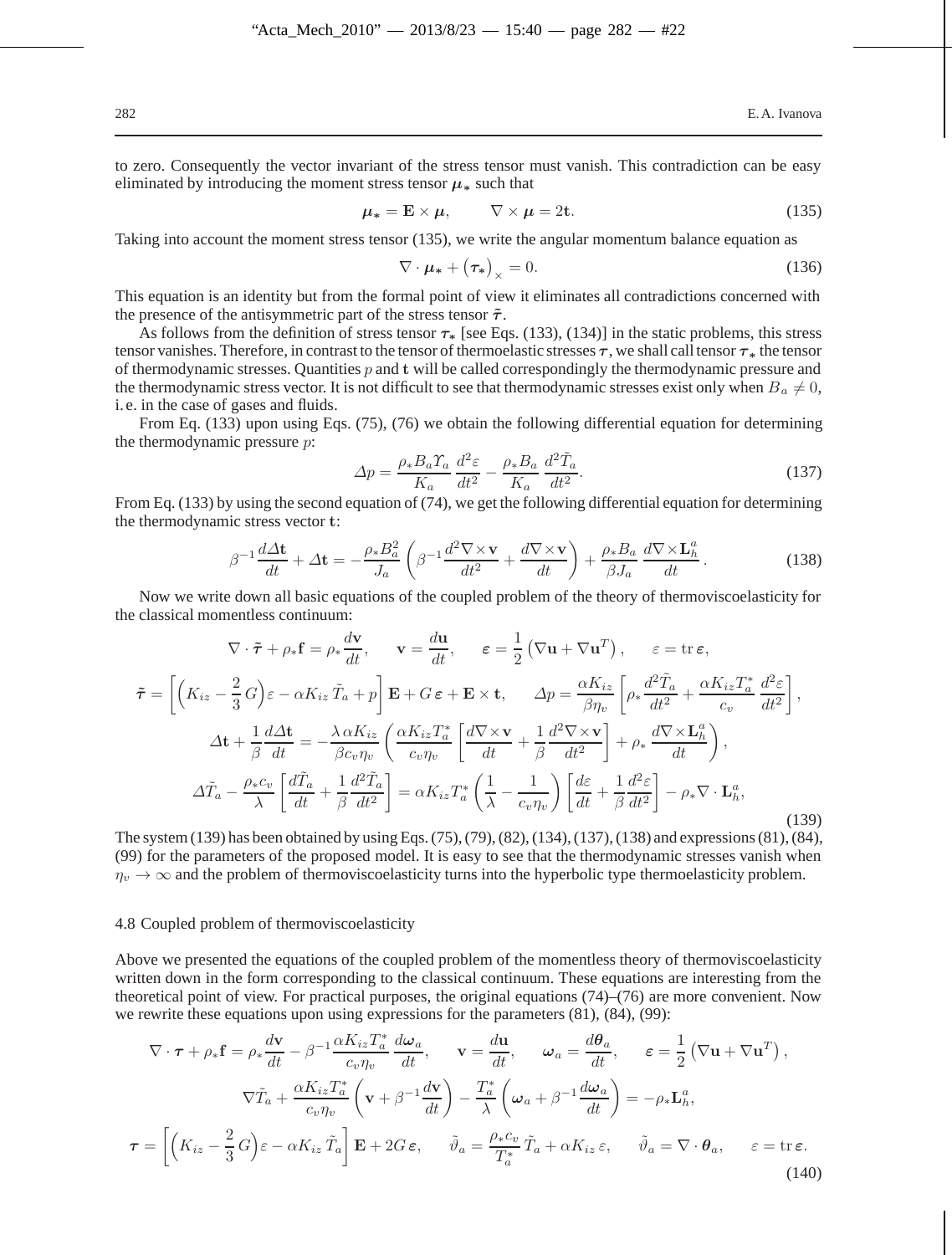It is well-known that the classical problem of thermoelasticity can be split into two independent problems. One set of equations describes the volume thermoelastic vibrations. Another set of equations describes the shear vibrations. The proposed statement of the problem of thermoviscoelasticity possesses the same property.

*1. The volume thermoviscoelastic vibrations.* Now we take the divergence of both sides of the first and fourth equations of (140) and reduce obtained equations by applying the remaining equations of this system. As a result we get the closed set of equations for unknown functions  $\varepsilon$  and  $\tilde{T}_a$ . This equations set describing the volume thermoviscoelastic vibrations takes the form

$$
\left(K_{iz} + \frac{4}{3}G\right)\Delta\varepsilon - \alpha K_{iz}\,\Delta\tilde{T}_a + \rho_*\nabla\cdot\mathbf{f} = \left(\rho_* - \frac{\alpha^2 K_{iz}^2 T_a^*}{\beta c_v \eta_v}\right)\frac{d^2\varepsilon}{dt^2} - \frac{\rho_*\alpha K_{iz}}{\beta \eta_v}\frac{d^2\tilde{T}_a}{dt^2},
$$
\n
$$
\Delta\tilde{T}_a - \frac{\rho_*c_v}{\lambda}\left[\frac{d\tilde{T}_a}{dt} + \frac{1}{\beta}\frac{d^2\tilde{T}_a}{dt^2}\right] = \alpha K_{iz}T_a^*\left(\frac{1}{\lambda} - \frac{1}{c_v\eta_v}\right)\left[\frac{d\varepsilon}{dt} + \frac{1}{\beta}\frac{d^2\varepsilon}{dt^2}\right] - \rho_*\nabla\cdot\mathbf{L}_h^a. \tag{141}
$$

Let us consider the classical equations of the coupled problem of thermoelasticity (77). Taking the divergence of both sides of the dynamic equation and after some manipulations we obtain

$$
\left(K_{iz} + \frac{4}{3}G\right)\Delta\varepsilon - \alpha K_{iz}\,\Delta\tilde{T}_a + \rho_*\nabla\cdot\mathbf{f} = \rho_*\frac{d^2\varepsilon}{dt^2}, \qquad \Delta\tilde{T}_a - \frac{\rho_*c_v}{\lambda}\,\frac{d\tilde{T}_a}{dt} = \frac{\alpha K_{iz}T_a^*}{\lambda}\,\frac{d\varepsilon}{dt} - \frac{\rho_*q}{\lambda}.\tag{142}
$$

Comparison of Eq. (141) describing the volume thermoviscoelastic vibrations within the framework of the proposed model with the classical equations (142) of the volume thermoelastic vibrations reveals the following facts. The dynamic equation in (141) contains the second time derivative of the temperature. Such a term is absent in the dynamic equation in (142). The heat conduction equation in (141) contains the second time derivative of the temperature and the volume strain. Such terms are absent in the heat conduction equation in (142). If  $\beta^{-1} = 0$ , then these terms vanish. In this case, the proposed formulation of the problem differs from the classical one only by the coefficients of the volume strain in the heat conduction equations. In Eq. (141) this coefficient depends on the volume viscosity whereas in Eq. (142) it does not depend on this parameter.

*2. The shear vibrations.* Now we take the curl operator of both sides of the dynamics equation of (140) and eliminate  $\omega_a$  with the help of the heat conduction equation of (140). Integrating the obtained equation over time yields the following equation for the shear vibrations:

$$
G\Delta\nabla \times \mathbf{u} + \rho_* \nabla \times \mathbf{f} = \left(\rho_* - \frac{\lambda \alpha^2 K_{iz}^2 T_a^*}{\beta c_v^2 \eta_v^2}\right) \frac{d^2(\nabla \times \mathbf{u})}{dt^2} - \frac{\rho_* \lambda \alpha K_{iz}}{c_v \eta_v} \int_0^t \frac{d\nabla \times \mathbf{L}_h^a}{d\tau} e^{-\beta(t-\tau)} d\tau. \tag{143}
$$

The classical equation of the shear vibrations is obtained by taking the curl operator of both sides of the first equation of (77):

$$
G\Delta\nabla \times \mathbf{u} + \rho_* \nabla \times \mathbf{f} = \rho_* \frac{d^2(\nabla \times \mathbf{u})}{dt^2}.
$$
 (144)

It is not difficult to see that in the case of  $L<sub>h</sub><sup>a</sup> = 0$  Eqs. (143) and (144) coincide within the coefficients of the inertia terms. If  $\beta^{-1} = 0$  then Eqs. (143) and (144) coincide identically.

## 4.9 Calculation of the model parameters for some substances

Two variants of determination of the parameters of the model were proposed above. The purpose of this section is to calculate the model parameters in accordance with both variants for different substances (gases, fluids and solids) and to carry out comparison of the results.

*Version 1 (based on the assertion that the propagation speed of heat-waves is*  $\sqrt{3}$  *times smaller than the acoustic speed):*

$$
B_a = -\frac{5\alpha T_a^* \lambda}{\rho_* c_p (2\lambda + 3c_v \eta_v)}, \qquad J_a = \frac{5T_a^* \eta_v}{\rho_* K_{ad} (2\lambda + 3c_v \eta_v)}, \qquad K_a = \frac{T_a^*}{\rho_* c_v}, \qquad \Upsilon_a = -\frac{\alpha K_{iz} T_a^*}{\rho_* c_v},
$$
  

$$
\beta^{-1} = \frac{\tau_h \tau_v}{\tau_h + \tau_v}, \qquad \tau_h = \frac{5\lambda}{3c_v K_{ad}}, \qquad \tau_v = \frac{5\eta_v}{2K_{ad}}.
$$
 (145)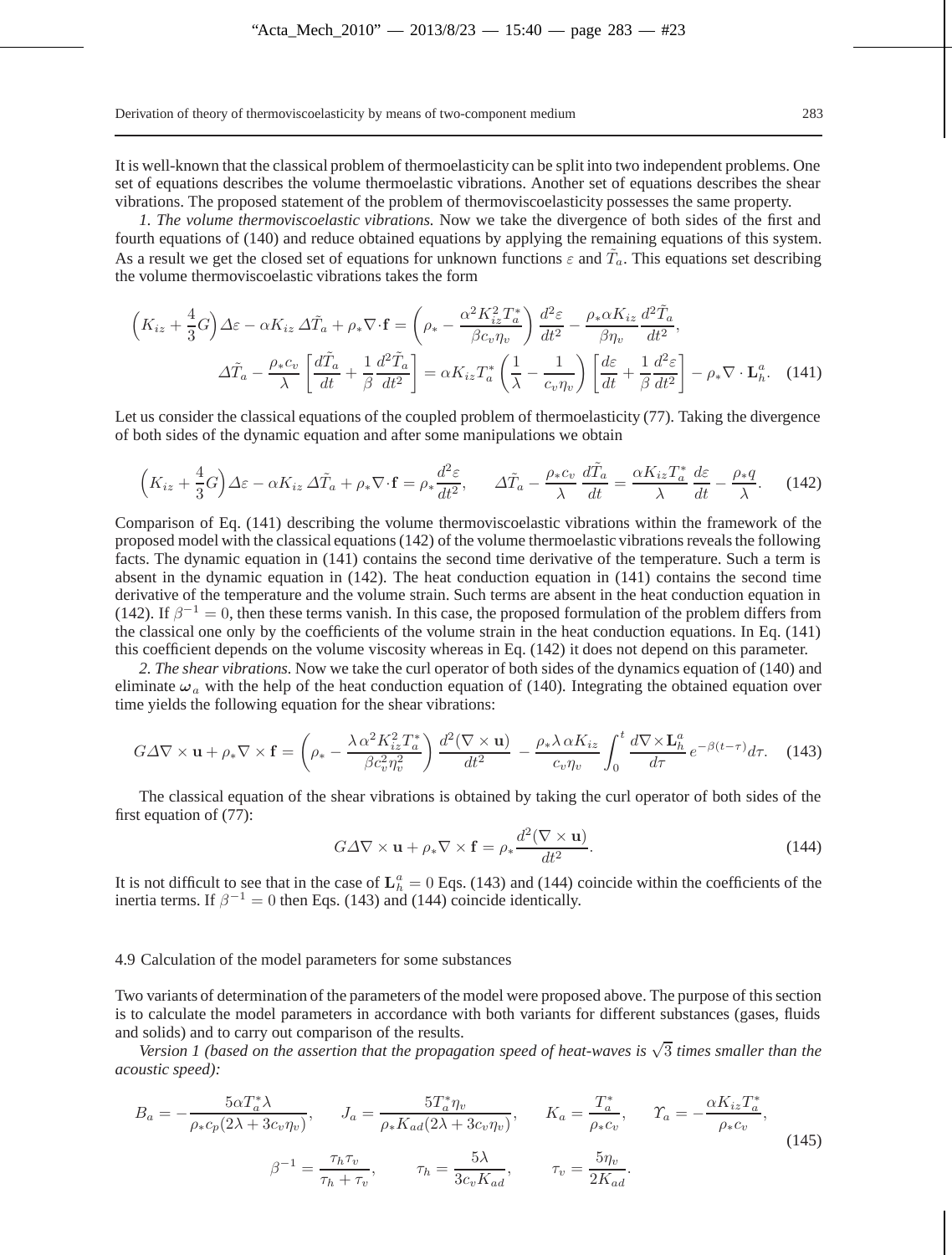**Table 1** Parameters of proposed model (version 1)

| Substance                           | $\frac{\text{K}\cdot\text{m}^2}{\text{N}}$<br>$B_a$ | $\frac{K^2 \cdot m^4}{N^2}$<br>$J_a$ | $\frac{K^2 \cdot m^2}{N}$<br>$K_a$ | $\varUpsilon_a$ (K)   |
|-------------------------------------|-----------------------------------------------------|--------------------------------------|------------------------------------|-----------------------|
| Ethyl alcohol $(g)$                 | $-2, 26 \cdot 10^{-2}$                              | $3,70 \cdot 10^{-3}$                 | 7, 16                              | $-43, 7$              |
| Ethyl alcohol (f)                   | $-1, 23 \cdot 10^{-8}$                              | $2,73 \cdot 10^{-13}$                | $1,83 \cdot 10^{-4}$               | $-1,82 \cdot 10^2$    |
| Carbon bisulfide (f)                | $-1, 16 \cdot 10^{-7}$                              | $2, 14 \cdot 10^{-13}$               | $2,51 \cdot 10^{-4}$               | $-3, 28 \cdot 10^2$   |
| Benzene <sup>*</sup> (f)            | $-5,46 \cdot 10^{-8}$                               | $2,59 \cdot 10^{-13}$                | $2,60 \cdot 10^{-4}$               | $-3, 10 \cdot 10^2$   |
| Toluene $*$ (f)                     | $-5,57 \cdot 10^{-8}$                               | $2,63 \cdot 10^{-13}$                | $2,62 \cdot 10^{-4}$               | $-3, 13 \cdot 10^2$   |
| Acetone $*$ (f)                     | $-1, 12 \cdot 10^{-7}$                              | $2,54 \cdot 10^{-13}$                | $2,49 \cdot 10^{-4}$               | $-3, 25 \cdot 10^2$   |
| Chloroform $*$ (f)                  | $-9,58 \cdot 10^{-8}$                               | $3,50 \cdot 10^{-13}$                | $2,65 \cdot 10^{-4}$               | $-2,69 \cdot 10^{2}$  |
| Tetrachloromethane <sup>*</sup> (f) | $-4,33 \cdot 10^{-7}$                               | $1,97 \cdot 10^{-13}$                | $1,82 \cdot 10^{-3}$               | $-3,80 \cdot 10^3$    |
| Silver $(s)$                        | $\Omega$                                            | $1,87 \cdot 10^{-15}$                | $1, 24 \cdot 10^{-4}$              | $-7,57 \cdot 10^{2}$  |
| Mercury (f)                         | $-6,97 \cdot 10^{-8}$                               | $1, 17 \cdot 10^{-16}$               | $1,80 \cdot 10^{-4}$               | $-8, 44 \cdot 10^{2}$ |
| Lead $(s)$                          | $\Omega$                                            | $1, 10 \cdot 10^{-14}$               | $2,07 \cdot 10^{-4}$               | $-5, 28 \cdot 10^2$   |
| Lead $(f)$                          | $-7,91 \cdot 10^{-8}$                               | $2,35 \cdot 10^{-16}$                | $4,01 \cdot 10^{-4}$               | $-1,05 \cdot 10^3$    |

**Table 2** Relaxation time scale (version 1)

| Substance                           | $\tau_h$ (s)                  | $\tau_v$ (s)          | $\overline{\beta}^{-1}$ (s) | $\tau_*$ (s)           |
|-------------------------------------|-------------------------------|-----------------------|-----------------------------|------------------------|
| Ethyl alcohol $(g)$                 | $1,03\cdot\overline{10^{-8}}$ | $1,55 \cdot 10^{-8}$  | $6, 19 \cdot 10^{-9}$       | $\sim 10^{-10}$        |
| Ethyl alcohol (f)                   | $1,38 \cdot 10^{-13}$         | $4,58 \cdot 10^{-12}$ | $1,34 \cdot 10^{-13}$       |                        |
| Carbon bisulfide (f)                | $2,45\cdot10^{-13}$           | $8,89 \cdot 10^{-13}$ | $1,92 \cdot 10^{-13}$       | $1,43 \cdot 10^{-13}$  |
| Benzene <sup>*</sup> (f)            | $1, 29 \cdot 10^{-13}$        | $1,09 \cdot 10^{-12}$ | $1, 15 \cdot 10^{-13}$      | $1,22 \cdot 10^{-13}$  |
| Toluene $*$ (f)                     | $1, 17 \cdot 10^{-13}$        | $9,96 \cdot 10^{-13}$ | $1,05 \cdot 10^{-13}$       | $1,63 \cdot 10^{-13}$  |
| Acetone $*$ (f)                     | $1,35 \cdot 10^{-13}$         | $5,98 \cdot 10^{-13}$ | $1, 10 \cdot 10^{-13}$      | $1,36 \cdot 10^{-13}$  |
| $Chloroform*$ (f)                   | $2,43 \cdot 10^{-13}$         | $1,36 \cdot 10^{-12}$ | $2,06 \cdot 10^{-13}$       | $1,54 \cdot 10^{-13}$  |
| Tetrachloromethane <sup>*</sup> (f) | $1,88 \cdot 10^{-13}$         | $2,68 \cdot 10^{-13}$ | $1, 10 \cdot 10^{-13}$      | $2, 15 \cdot 10^{-13}$ |
| Silver $(s)$                        | $2,87 \cdot 10^{-11}$         | $\infty$              | $2,87 \cdot 10^{-11}$       | $\sim 10^{-11}$        |
| Mercury (f)                         | $1,35 \cdot 10^{-11}$         | $1,59 \cdot 10^{-13}$ | $1,58 \cdot 10^{-13}$       |                        |
| Lead $(s)$                          | $1,48 \cdot 10^{-11}$         | $\infty$              | $1,48 \cdot 10^{-11}$       | $\sim 10^{-11}$        |
| Lead $(f)$                          | $5,54 \cdot 10^{-12}$         | $6,45 \cdot 10^{-14}$ | $6,37 \cdot 10^{-14}$       |                        |

**Table 3** Parameters of proposed model (version 2)

| Substance                           | $\frac{K \cdot m^2}{N}$<br>$B_a$ | $\frac{K^2 \cdot m^4}{N^2}$<br>$J_a$ | $\beta^{-1}$ (s)       | $\tau_{*}$ (s)         |
|-------------------------------------|----------------------------------|--------------------------------------|------------------------|------------------------|
| Ethyl alcohol $(g)$                 | $-2, 26 \cdot 10^{-2}$           | $3,70 \cdot 10^{-3}$                 | $6, 19 \cdot 10^{-9}$  | $\sim 10^{-10}$        |
| Ethyl alcohol (f)                   | $-7,61 \cdot 10^{-9}$            | $1,69 \cdot 10^{-13}$                | $8,30 \cdot 10^{-14}$  |                        |
| Carbon bisulfide (f)                | $-8,86 \cdot 10^{-8}$            | $1,64 \cdot 10^{-13}$                | $1,47 \cdot 10^{-13}$  | $1,43 \cdot 10^{-13}$  |
| Benzene <sup>*</sup> (f)            | $-3,67 \cdot 10^{-8}$            | $1,74 \cdot 10^{-13}$                | $7,71 \cdot 10^{-14}$  | $1,22 \cdot 10^{-13}$  |
| Toluene $*$ (f)                     | $-3,74 \cdot 10^{-8}$            | $1,77 \cdot 10^{-13}$                | $7,05 \cdot 10^{-14}$  | $1,63 \cdot 10^{-13}$  |
| Acetone $*$ (f)                     | $-8, 23 \cdot 10^{-8}$           | $1,86 \cdot 10^{-13}$                | $8,09 \cdot 10^{-14}$  | $1,36\cdot10^{-13}$    |
| $Chloroform*$ (f)                   | $-6,78 \cdot 10^{-8}$            | $2,48 \cdot 10^{-13}$                | $1,46 \cdot 10^{-13}$  | $1,54 \cdot 10^{-13}$  |
| Tetrachloromethane <sup>*</sup> (f) | $-4,43 \cdot 10^{-7}$            | $2,01 \cdot 10^{-13}$                | $1, 13 \cdot 10^{-13}$ | $2, 15 \cdot 10^{-13}$ |
| Silver(s)                           | $\left( \right)$                 | $8,21 \cdot 10^{-16}$                | $1, 26 \cdot 10^{-11}$ | $\sim 10^{-11}$        |
| Mercury (f)                         | $-3,59 \cdot 10^{-6}$            | $6,03\cdot10^{-15}$                  | $8, 12 \cdot 10^{-12}$ |                        |
| Lead $(s)$                          | $\Omega$                         | $5, 20 \cdot 10^{-15}$               | $7,00 \cdot 10^{-12}$  | $\sim 10^{-11}$        |
| Lead $(f)$                          | $-4, 13 \cdot 10^{-6}$           | $1,23 \cdot 10^{-14}$                | $3,33 \cdot 10^{-12}$  |                        |

*Version 2 (based on the assertion that the propagation speed of heat-waves is equal to the acoustic speed):*

$$
B_{a} = -\frac{\lambda \alpha K_{iz} T_{a}^{*}}{\eta_{v} \rho_{*} c_{v}^{2} (K_{ad} + 4G/3)}, \qquad J_{a} = \frac{T_{a}^{*}}{\rho_{*} c_{v} (K_{ad} + 4G/3)},
$$
  

$$
K_{a} = \frac{T_{a}^{*}}{\rho_{*} c_{v}}, \qquad \Upsilon_{a} = -\frac{\alpha K_{iz} T_{a}^{*}}{\rho_{*} c_{v}}, \qquad \beta^{-1} = \frac{\lambda}{c_{v} (K_{ad} + 4G/3)}.
$$
(146)

The parameter values for some substances possessing different thermal and physical properties are given in Tables 1, 2, 3. The substances list involves gases, fluids and solids. To calculate the parameters of the proposed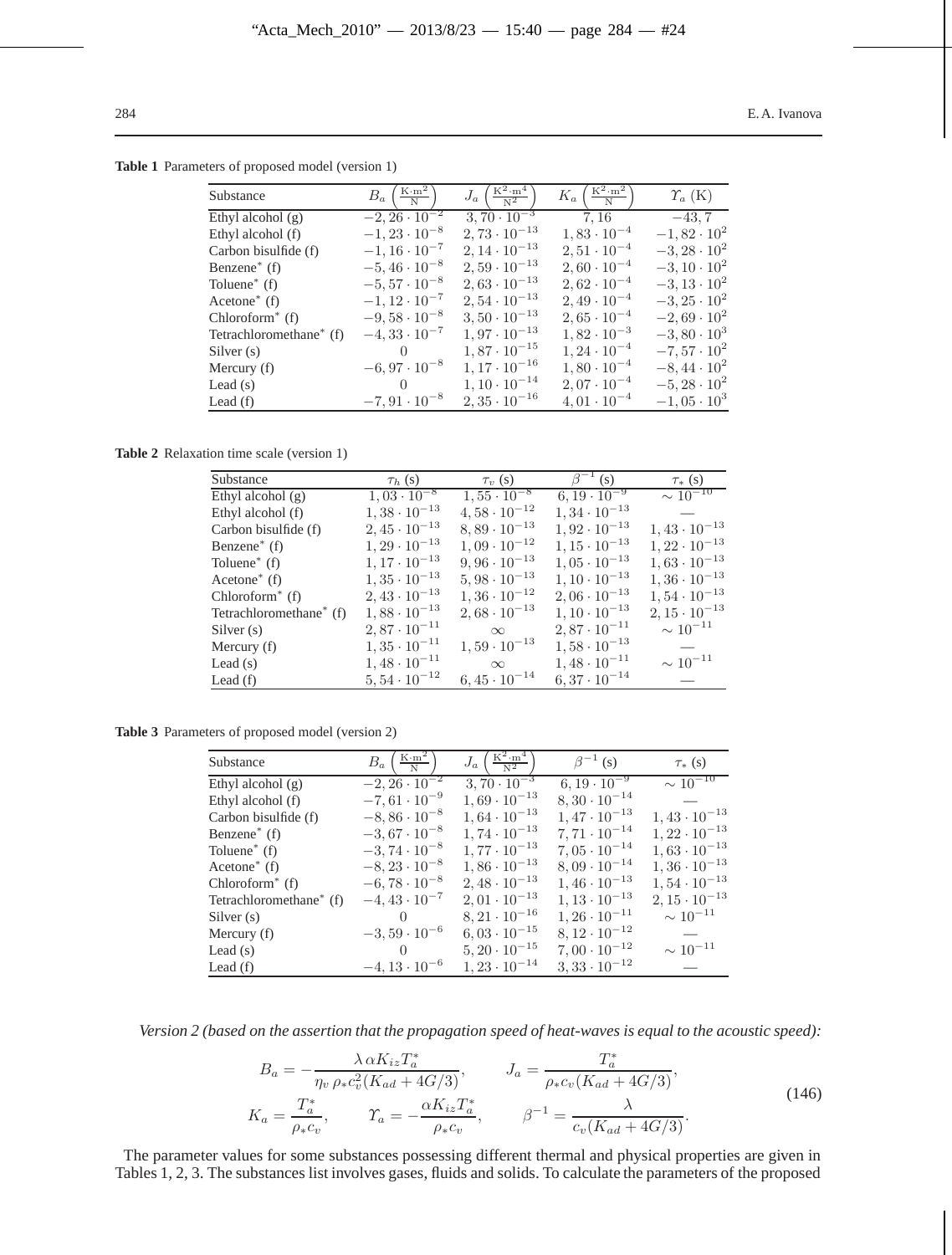model we used the values of the mechanical and thermodynamical constants taken from [16], [17], [18], [19], [20], [21], [22], [23]. Since there are no values of the volume viscosity in the listed handbooks we also used [24] for determination of this quantity and we took ratios of the volume viscosity to the shear viscosity.

For five fluids marked by asterisks in the Tables 1, 2, 3, we failed to find data for determination of the volume viscosity. Therefore we assumed that values of the volume viscosity of these fluids are approximately equal to values of their shear viscosity. According to the data of [24], for most of substances the volume viscosity is indeed approximately equal to the shear viscosity.

Now we proceed to the analysis of numerical results. The values of the parameters  $B_a$ ,  $J_a$ ,  $K_a$  and  $\Upsilon_a$  are given in Tables 1, 3. The values of  $B_a$  and  $J_a$  calculated by formulas (145) are presented in Table 1 and the values of  $B_a$  and  $J_a$  calculated by using formulas (146) are offered in Table 3. The formulas for calculation of  $K_a$  and  $\mathcal{T}_a$  are the same for both versions and therefore values of these parameters are given only in Table 1. It is obvious from the presented data that the values of parameter  $\mathcal{T}_a$  are of the same order of magnitude for all considered substances. The values of parameter  $K_a$  have the same order of magnitude for fluids and solids while values of  $K_a$  for gases are three orders greater than for fluids and solids. Depending on the substance the magnitude of  $B_a$  changes within ten orders and the magnitude of  $J_a$  changes within thirteen orders. The values of  $B_a$  and  $J_a$  calculated by formulas (145) and (146) coincide exactly in the case of gases and differ less than by a factor two for all fluids with the exception of the liquid metals. In the case of the liquid metals, the values of  $B_a$  and  $J_a$  calculated by formulas (145) and (146) differ more than ten times. For solids, the values of  $J_a$  calculated by formulas (145) and (146) differ by several times.

Table 2 contains the values of  $\beta^{-1}$  and its components  $\tau_h$  and  $\tau_v$  calculated by formulas (145). Table 2 contains also the values of heat flow relaxation time  $\tau_*$  obtained by other authors. Estimation of  $\tau_*$  for gases is taken from [25], estimation of  $\tau_*$  for metals in the solid state is taken from [26], [27]. The values of  $\tau_*$  for fluids are taken from [13] where they are presented with reference to [28], [29]. It is clear from the data of Table 2 that the values of  $\tau_h$  and  $\tau_v$  are approximately equal in the case of all gases and fluids possessing not very great viscosity and heat conductivity. For liquid metals, the values of  $\tau_h$  are two orders greater than the values of  $\tau_v$ . Table 3 contains the values of  $\beta^{-1}$  calculated by formulas (146). For all substances with the exception of liquid metals the values of  $\beta^{-1}$  calculated by formulas (145) and (146) are of the same order of magnitude. The agreement between the obtained results and data of other authors (see last column of Tables 2, 3) can be considered as fair since the order of values coincides almost for all substances both in the case of calculating by formulas (145) and in the case of calculating by formula (146).

We emphasize that only calculation of the relaxation time scale  $\beta^{-1}$  is significant for practical purposes since  $\beta^{-1}$  is the only parameter in Eqs. (140) which remains indeterminate. However, from the theoretical point of view it is important to determine parameters  $B_a$  and  $J_a$ . In order that mechanical interpretation of the equations obtained above would be reasonable, the kinetic energy of proposed model must be a positive definite quadratic form. The mass density of the kinetic energy can be represented as follows:

$$
K = \frac{1}{2}\mathbf{v}\cdot\mathbf{v} + B_a\mathbf{v}\cdot\boldsymbol{\omega}_a + \frac{1}{2}J_a\mathbf{w}_a\cdot\boldsymbol{\omega}_a = \frac{1}{2}\left(\mathbf{v} + B_a\mathbf{w}_a\right)^2 + \frac{1}{2}\left(J_a - B_a^2\right)\boldsymbol{\omega}_a\cdot\boldsymbol{\omega}_a.
$$
 (147)

It is clear from Eq. (147) that parameter  $B_a$  can be positive or negative but  $B_a$  and  $J_a$  should obey the condition

$$
J_a - B_a^2 \ge 0. \tag{148}
$$

Examination of data given in Tables 1, 3 reveals that the condition (148) holds for all substances with the exception of liquid metals. This implies that either another mechanical model should be applied to describe the thermoviscoelastic behavior of metals or the experimental values of the volume viscosity of the liquid metals should be determined more precisely. An argument is that the attenuation coefficient in vibration tests is obtained from the direct experiments and then the volume viscosity is calculated by using the theoretical formulas. These formulas are obtained from one of the models of the internal damping. The proposed model of the internal damping differs from all known models. Therefore the values of the volume viscosity appropriate for the proposed model may differ from its values presented in the handbooks.

### **5 Conclusion**

A model of two-component continuum is suggested for the account of thermomechanical processes. A mathematical description of this model is developed in the framework of physically and geometrically linear theory.